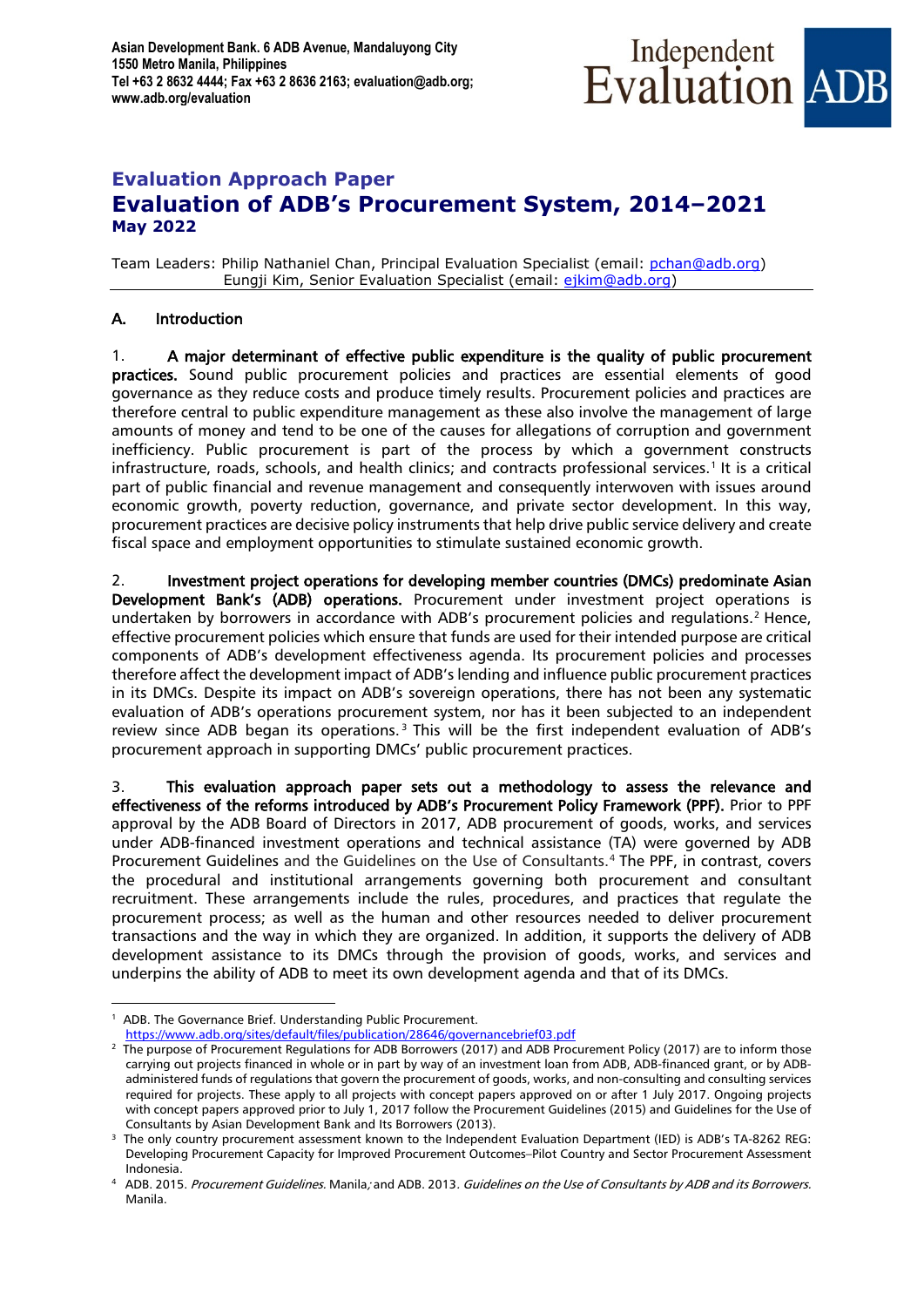4. The evaluation comes after 5 years of PPF implementation. Findings on its first 5 years (2017– 2021) of implementation can provide valuable insights to its potential long-term effectiveness and the space to make timely course corrections in its content, approach, and implementation where necessary. This evaluation is included in the Independent Evaluation Department's (IED) 2021–2023 work program approved by ADB's Board of Directors and will be conducted in line with its mandate to evaluate ADB policies and related business processes. [5](#page-1-0)

## B. Background

5. A well-functioning procurement system is a critical driver of efficient and transparent procurement practices that lead to effective investment operations. It ensures that ADB investment funds are well allocated and used for their intended purpose to realize ADB's development agenda and DMCs' development priorities. As such, it is an integral part of governance, sound public administration practices, and public financial management in DMCs. This relationship between procurement practices and effective investment operations underlines the important implications it has in the provision of high-quality public services for citizens and the private sector, and its impact on economic growth. Accordingly, well-functioning procurement systems serve the dual purpose of ensuring efficiency gains for both ADB and its DMCs.

6. Procurement practices in DMCs take on a particular and critical role for other ADB lending modalities. Policy-based lending (PBL) operations are disbursed directly to countries' national budget systems based on agreed policy reforms. They are not linked to the purchase of specific goods or services as under an investment project and as such are not bound by ADB procurement procedures. The evaluation's interest in PBL is concerned only with the extent to which it is used to reform country procurement systems and build capacity, including through the use of technical assistance. Under results-based lending (RBL), ADB supports a small part of a larger government program implemented using a country's financial management and procurement system. PBL and RBL thus rely on national procurement systems for disbursement of public funds through its national budgets and hence the quality of country procurement systems are important for the development outcomes associated with PBL and RBL use.<sup>[6](#page-1-1)</sup> An assessment of DMCs' uptake and general institutional capacities to adhere to ADB's procurement policies and processes are an important part of this evaluation.

7. ADB procurement policies and practices have evolved prior to, and over the evaluation period (2014–2021). Changes to the ADB Procurement Guidelines and the Guidelines on the Use of Consultants were made to ensure that procurement processes and practices were updated and largely aligned with those of other multilateral development banks (MDBs). This was undertaken with the objective to harmonize and modernize procurement practices for the benefit of DMCs. These harmonization efforts took account of the development of new procurement tools and international procurement systems employing new information technologies (e.g., e-procurement).

8. The establishment of the project implementation working group in 2010 to identify good practice in project implementation was the first formal step towards addressing perceived issues in ADB's applicable procurement practices. The working group highlighted several issues relating to procurement practices and recommended a comprehensive review of procurement governance (Figure 1).<sup>[7](#page-1-2)</sup> Subsequently, ADB conducted a procurement governance review (2013) to examine the governance structure of procurement decisions related to project design and implementation delays, economy, and quality of results.<sup>[8](#page-1-3)</sup> The review put forward recommendations in the areas of project planning and processing, procurement review processes, risk management, and capacity development. Its recommendations included a risk-based approach—in contrast to the previous one-

<span id="page-1-0"></span><sup>&</sup>lt;sup>5</sup> ADB. 2013. *[Independent Evaluation. Operations Manual Section K1/BP](https://www.adb.org/sites/default/files/institutional-document/31483/om-k1.pdf)*. Manila.

<span id="page-1-1"></span><sup>6</sup> PBL and RBL will not be included in this evaluation as these are not governed by ADB's Procurement Regulations.

<span id="page-1-2"></span> $7$  These include: (i) the time it takes ADB to complete procurement governance actions and extent to which this contributes to delayed project implementation; (ii) the extent to which procurement packages prepared by regional departments ensure efficiency and economy; (iii) effectiveness of procurement governance action in adding value to fiduciary risk management; (iv) effectiveness of the current transaction value approach, compared to a risk based approach to procurement governance; and (v) effectiveness of procurement capacity assessments in defining project procurement governance strategy. ADB. 2010. Good Project Implementation Practice: Report of the Project Implementation Working Group. Manila.

<span id="page-1-3"></span><sup>&</sup>lt;sup>8</sup> ADB. 2013. Procurement Governance Review. Manila.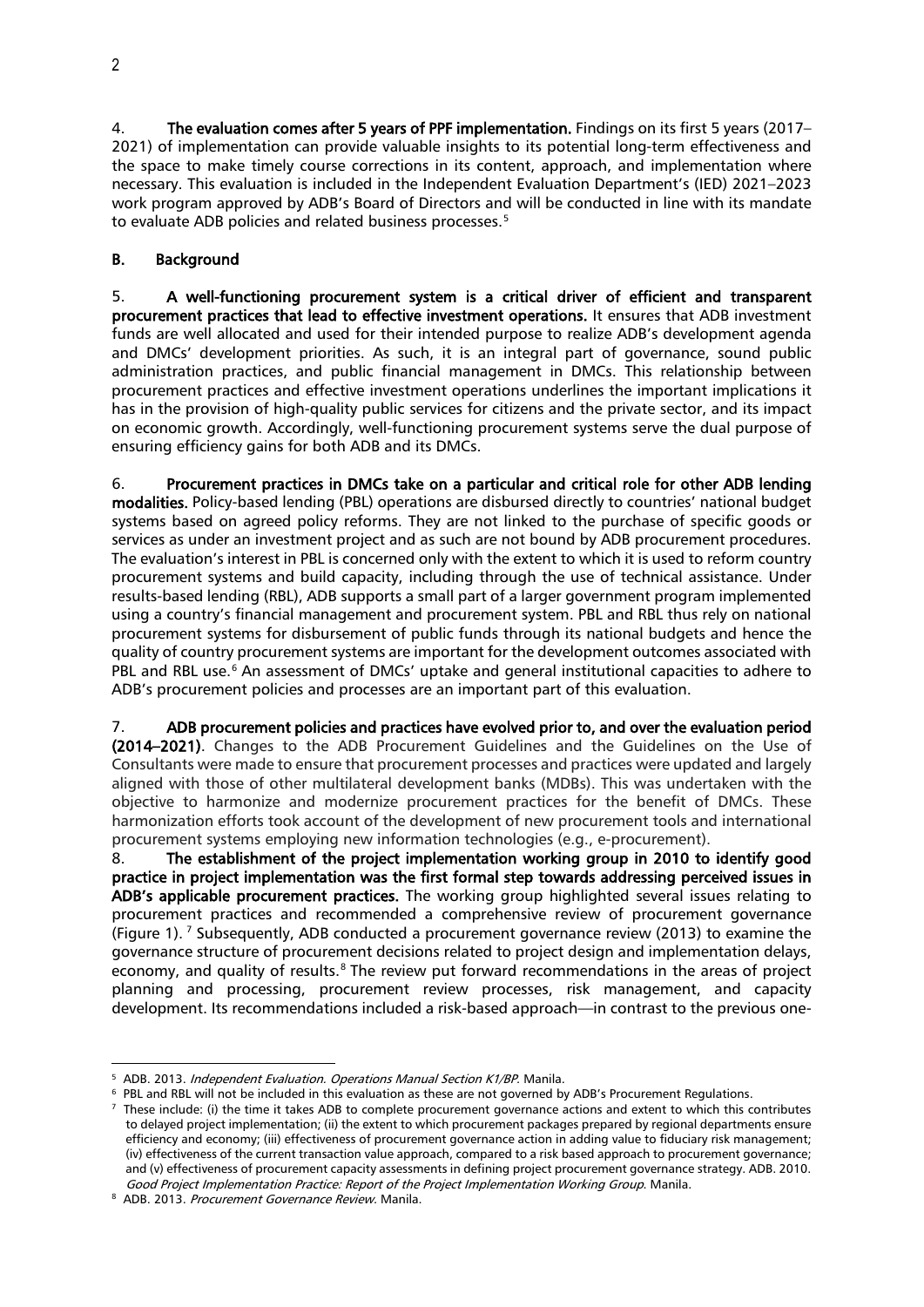size-fits-all approach—to streamline ADB's procurement process, establish a procurement complaints system, and strengthen the procurement capacity of staff in regional departments.





Source: Asian Development Bank.

9. Implementation of important procurement reforms were initiated in 2014 under ADB's Midterm Review of Strategy 2020. The Midterm Review (MTR) identified the principles of quality and value for money (VfM) as critical to improving ADB's effectiveness and underlined the need to reform and rationalize its business process. In this context, VfM refers to the effective, efficient, and economic use of resources, which requires an evaluation of relevant benefits along with an assessment of risk, non-price attributes, and/or total cost of ownership as appropriate. [9](#page-2-0) Procurement reforms ultimately resulted in a shift to a risk–based procurement model anchored on the principles of economy, efficiency, fairness, quality, transparency, and VfM. Management approved the 10-Point Procurement Action Plan in August 2014 to improve ADB's procurement performance by reducing procurement time, increasing administrative efficiency, and improving project delivery while maintaining sound fiduciary oversight. The reforms implemented a new risk-based approach to procurement governance under the 2015 procurement guidelines.

10. ADB reviewed its procurement practices and established the PPF in 2017. The framework formalized ADB's first procurement policy, approved by its Board of Directors in the same year. Procurement regulations for ADB borrowers replaced the previous procurement guidelines, which contained operational procedures at the project level.<sup>[10](#page-2-1)</sup> Despite efforts made at the time of the MTR to improve procurement practices in response to identified issues,<sup>[11](#page-2-2)</sup> a general perception remained that procurement procedures were cumbersome, inflexible, and not conducive to timely and high-quality results.<sup>[12](#page-2-3)</sup> ADB was also perceived to emphasize procedural compliance measures that adopted a one-size-fits-all approach. ADB's Board of Directors, building on the 10-Point Procurement Action Plan,<sup>[13](#page-2-4)</sup> adopted the PPF to achieve optimal VfM in response to ADB and DMC operational needs.<sup>[14](#page-2-5)</sup> The operational drivers of the PPF were the evolving needs of DMCs associated with the attempted harmonization of MDB procurement practices, and the need to improve delivery systems to reduce lengthy procurement decision-making and contract administration issues. The expected benefits of these changes were (i) reduced procurement time, (ii) improved quality and delivery systems, (iii) faster implementation of ADB‑financed projects, (iv) greater engagement with DMCs, (v) lower transaction costs in cofinancing, and (vi) fiduciary comfort throughout the project cycle.

11. The PPF formalized the shift from a one-size-fits-all approach to a more flexible risk-based procurement model. It established a new principles-based procurement policy that included two new core procurement principles—quality and VfM. Increased flexibility implies increased risk, so it also introduced a risk-based oversight function for the review of procurement transactions by ADB. [15](#page-2-6) This required comprehensive procurement risk assessments at country and sector levels to focus on

Value for money as defined in ADB's 2021 Value for Money, Guidance Notes on Procurement.

<span id="page-2-1"></span><span id="page-2-0"></span><sup>&</sup>lt;sup>10</sup> The regulations were supplemented by detailed staff instructions, guidance notes, and user guides (such as standard bidding and related procurement documents and templates), to facilitate project procurement activities by borrowers.

<span id="page-2-2"></span><sup>&</sup>lt;sup>11</sup> ADB. 2013. Procurement Governance Review. Manila; and ADB. 2014. Midterm Review of Strategy 2020: Meeting the Challenges of a Transforming Asia and the Pacific. Manila.

<span id="page-2-3"></span><sup>&</sup>lt;sup>12</sup> ADB. 2017. ADB Procurement Policy. Manila.

<span id="page-2-5"></span><span id="page-2-4"></span><sup>&</sup>lt;sup>13</sup> ADB. 2017. *Improving ADB Project Performance through Procurement Reforms.* Manila.<br><sup>14</sup> ADB. 2017. *ADB Procurement Policy*. Manila.

<span id="page-2-6"></span><sup>&</sup>lt;sup>15</sup> ADB. 2017. Improving ADB Project Performance through Procurement Reforms. Manila.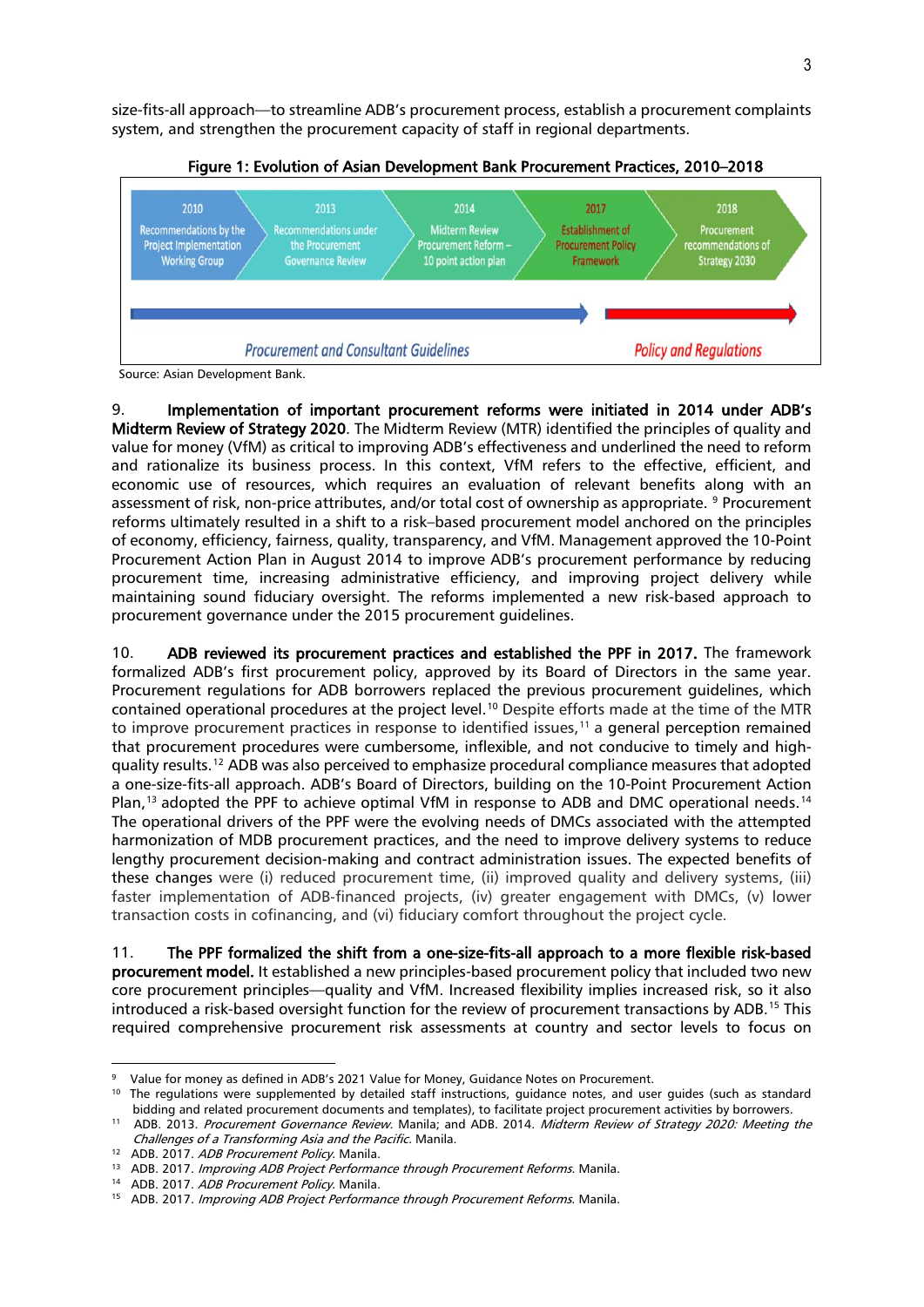systemic problems and capacity constraints. In this way procurement planning requires close alignment with the development objectives of the project and the need to deliver VfM through the application of procurement methods and procedures that are proportional and customized to respond to borrower needs. At the same time, more focused and rigorous risk assessments are also intended to permit ADB to engage with DMCs more meaningfully on broader procurement governance and strategic concerns. The new approach was also intended to strengthen ADB's strategic procurement planning and post-award contract management as part of a more comprehensive procurement monitoring.

12. Implementation of the PPF is in its early stages. The first 2 years of implementation focused on communication and outreach work; establishing guidelines for approval of decentralization and delegation of authorities by the procurement committee; establishing alternative procurement arrangements; general and specialized capacity building in DMCs' executing and implementation agencies and at ADB Headquarters; introduction of a centralized procurement complaints tracking system; and a performance monitoring and measurement system. A progress report in ADB's 2021 Annual Procurement Report indicates that with joint efforts between ADB and DMCs, the number of projects adopting the PPF increased from 39 in 2018 and 69 in 2019 to 86 (50% of project approvals) in 2020 and 73 (67% of project approvals) in 2021.<sup>[16](#page-3-0)</sup> In terms of financing, ADB financed on average \$8.8 billion of investment project procurement transactions and \$733 million of consulting services from 20[17](#page-3-1) to 2021.<sup>17</sup> Appendix 1 outlines progress on PPF implementation.

13. The evolution of ADB's procurement policies and practices has largely paralleled those of other MDBs. MDB procurement guidelines have traditionally been similar and originally modelled on the guidelines prepared by the World Bank. MDB guidelines have also evolved based on their own experiences, different geographic regions, and in the balance between the provision of sovereign versus nonsovereign loans. Efforts have nevertheless been ongoing since 1998 and 1999 through an MDB forum for procurement harmonization. The aim of these efforts was to provide a coherent mechanism for procurement cooperation between MDBs and development partners. These efforts were simultaneously accompanied by commitment to harmonization of procurement procedures among MDBs under the international aid effectiveness agenda. [18](#page-3-2) MDBs took some significant steps prior to 2016 towards harmonization, in particular achieving substantial harmonization of the MDBs' procurement guidelines, in principle at least, and the standardization of bidding documents.

14. Harmonization is seen as critical in providing support to improve DMC procurement capacity and the achievement of their development needs. Though harmonization appears as a key driver of the PPF, it stems from difficulties faced by borrowers particularly in cofinancing arrangements, and the results of convergence will be felt most by the DMCs. The fragmentation of procurement procedures, eligibility criteria, or procurement policies due to multiple requirements from different donors could have unintended consequences. They tend to increase transaction costs, tax human resource capacity, increase capacity building requirements, and undermine effectiveness while requiring compliance with different concepts of efficiency and economy. However, streamlining operational procurement procedures would enhance capacity. These issues will be considered by this evaluation in relation to fragile and conflict–affected situations (FCAS) and small island developing states (SIDS).

15. Capacity building of country procurement systems is a prerequisite for effective procurement outcomes. Though it has traditionally been recognized and addressed by MDBs through capacity building support linked to their lending operations or through capacity development TA projects, capacity building of DMCs may also include informal and less structured support, and practical means of coaching and mentoring such as impromptu procurement clinics. These may supplement the formal programs and e-learning sessions, especially with the adoption of the PPF, mostly to ensure that ADB's procurement regulations and guidelines are properly understood and complied with. Despite these combinations of capacity building approaches, however, DMCs' procurement capacity

<span id="page-3-0"></span><sup>&</sup>lt;sup>16</sup> Number of projects only reflect those with procurement contract transactions of \$10 million and above for sovereign operations received and approved in the procurement review system (PRS) in the calendar year.

<span id="page-3-1"></span><sup>17</sup> ADB. 2022. Annual 2021 Procurement Report. Manila.

<span id="page-3-2"></span><sup>&</sup>lt;sup>18</sup> The international aid effectiveness agenda was articulated following the 2002 Monterrey Consensus through a series of high-level fora hosted by the Organisation for Economic Co-operation and Development.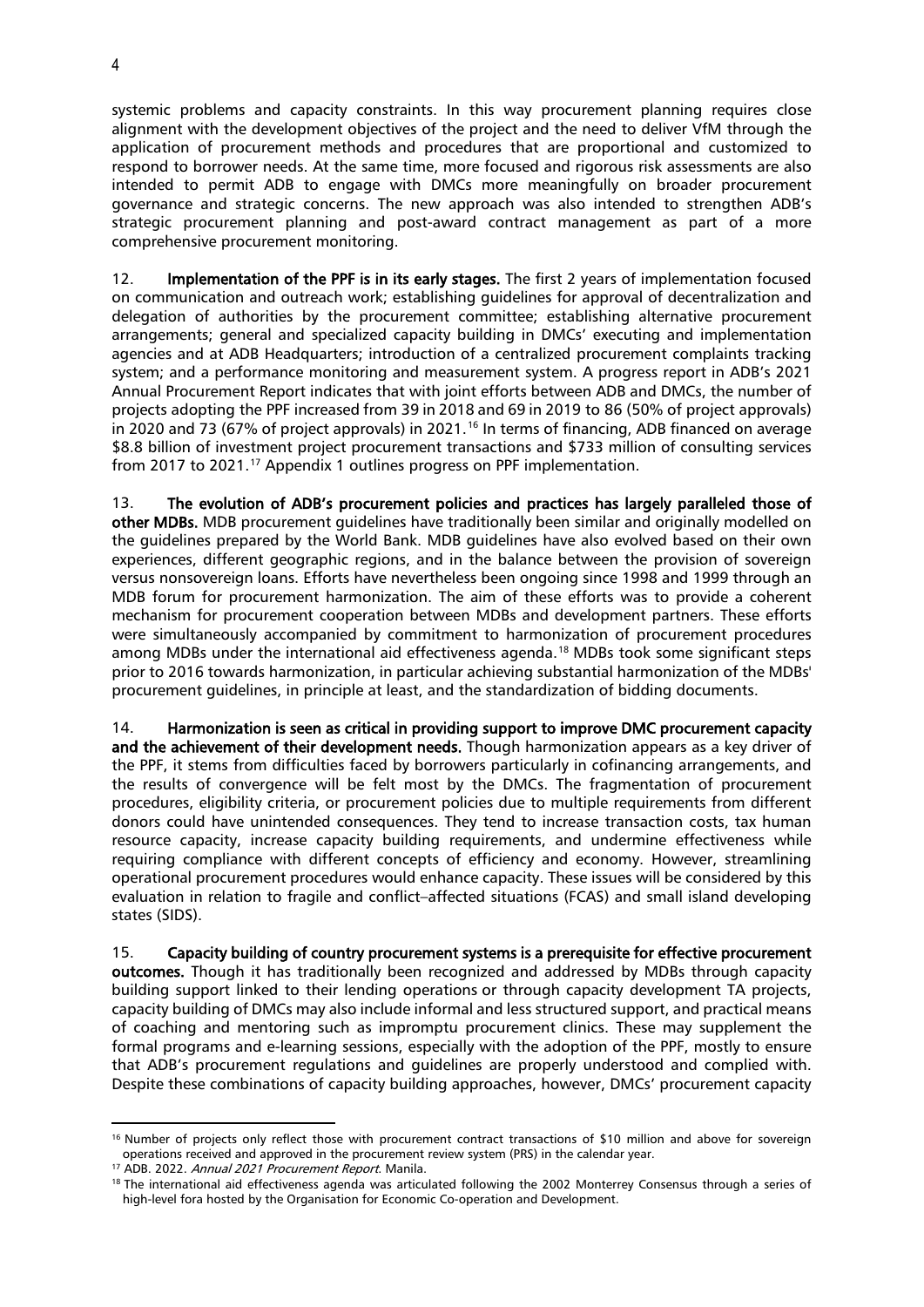remains underdeveloped due to several factors including limited absorptive capacity, knowledge retention, and staff turnover, among others.

#### C. Preliminary Portfolio Review

16. Procurement for ADB sovereign investment operations has increased. From 2014 to 2021, the total value of procurement activities in ADB sovereign operations was \$110.8 billion.<sup>[19](#page-4-0)</sup> More than 62% (\$68.8 billion) was for investment lending, 36% (\$40.2 billion) for PBL and RBL, and 1.5% (\$1.7 billion) for TA.<sup>[20](#page-4-1)</sup> As explained earlier, the evaluation will focus on procurement under investment lending (footnote 6). Over the same period, annual ADB-financed sovereign investment lending procurement increased by 62% from \$6.8 billion to \$11 billion (Figure 2). Responding to the coronavirus disease (COVID-19) pandemic, ADB mobilized resources to support practically all DMCs in 2020.<sup>[21](#page-4-2)</sup> However, this translated into a modest 15% increase in procurement from \$8.9 billion in 2019 to \$10.2 billion in 2020, as most of ADB support in response to the COVID-19 pandemic came in the form of PBL.





 $PBL = policy-based lending, RBL = results-based lending.$ 

Source: Asian Development Bank operational procurement database.

17. South Asia is by far the biggest regional department in terms of sovereign investment project procurement, followed by Central and West Asia, Southeast Asia, East Asia, and the Pacific (Figure 3). Six countries (India, the People's Republic of China [PRC], Bangladesh, Pakistan, the Philippines, and Viet Nam) accounted for two-thirds of total procurement, while the other third is distributed among 34 DMCs.

18. Procurement activities mainly reflect ADB's core activity in infrastructure provision. About 67% of procurement value from 2014 to 2021 was spent for civil works-related procurement, compared to 15% for goods and services; 10% for procurement of other related services (which cover non-consulting services such as transportation, insurance, installation, commissioning, training, and initial maintenance); and 8% for consulting services (Figure 4). In terms of sector, 85% of procurement spending during 2014 to 2021 are in four infrastructure sectors: transport, energy, water and other urban infrastructure and services, and agriculture and natural resources.

<span id="page-4-0"></span><sup>19</sup> Including procurement activities managed by ADB and DMC.

<span id="page-4-1"></span><sup>20</sup> Results based lending was introduced by ADB in 2013

<span id="page-4-2"></span><sup>21</sup> ADB sovereign operations increased from \$11.8 billion in 2014 to \$18 billion in 2019, albeit with fluctuations during this period. Sovereign operations surged to \$26.5 billion in 2020—55% of which was in PBL—reflecting the COVID-19 Pandemic Response Option (CPRO) and CPRO Active Response and Expenditure Support Program.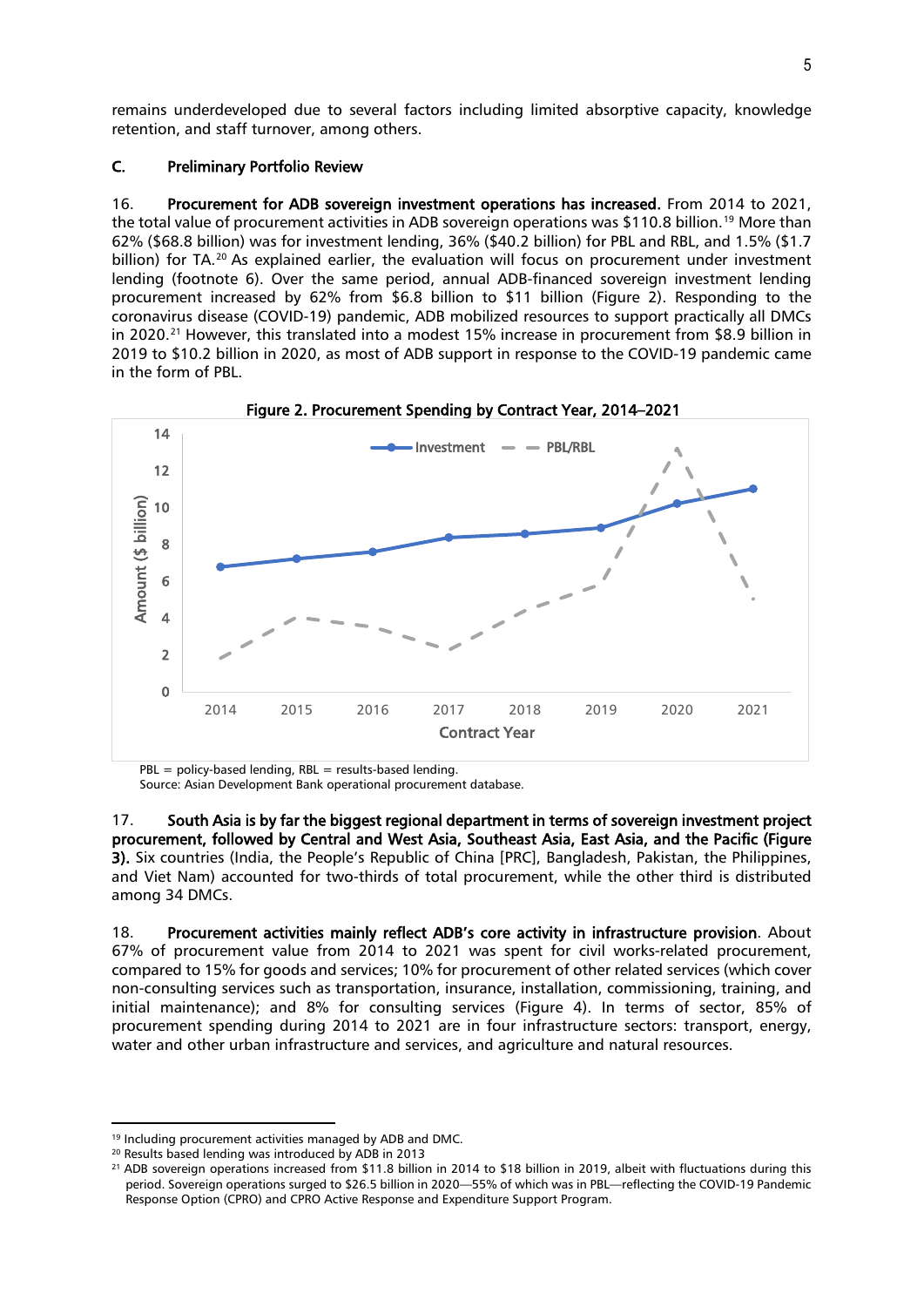

Figure 3. Investment Procurement Spending by Region, 2014–2021

Notes: Regional investment spending is \$60 million. This figure excludes policy-based and resultsbased lending. Until October 2019, Timor-Leste's portfolio was included in the Pacific Department. Source: Asian Development Bank operational procurement database.



Figure 4. Investment Procurement Spending by Nature, 2014–2021

TA = technical assistance.

Note: Figures exclude policy-based lending and results-based lending. Source: Asian Development Bank operational procurement database.

19. ADB data suggest that two-thirds (\$41.5 billion) of the value of goods and services procured for investment projects in 2014–2021 originated from five countries: the PRC, India, Bangladesh, Viet Nam, and Pakistan. The rest were distributed among other DMCs which supply 18% of goods and services procured, and non-borrowing member countries (15%).

20. Open competitive bidding (OCB) is the main procurement modality used under ADB financing.<sup>[22](#page-5-0)</sup> OCB can be advertised both nationally or internationally, while procurement contracts above a certain threshold are required to be advertised internationally. OCB was introduced in 2017, replacing the terms international competitive bidding (ICB) and national competitive bidding (NCB) that were previously used.<sup>[23](#page-5-1)</sup>

<span id="page-5-0"></span><sup>&</sup>lt;sup>22</sup> ADB. 2018. Open Competitive Bidding, Guidance Note on Procurement. Manila.

<span id="page-5-1"></span><sup>&</sup>lt;sup>23</sup> Ongoing projects approved before 2017 continue to use the ICB and NCB terms. ADB. 2020. Project Administration Instructions for International Competitive Bidding – PAI 3.03. Manila; and ADB. 2020. Project Administration Instructions for National Competitive Bidding – PAI 3.05. Manila.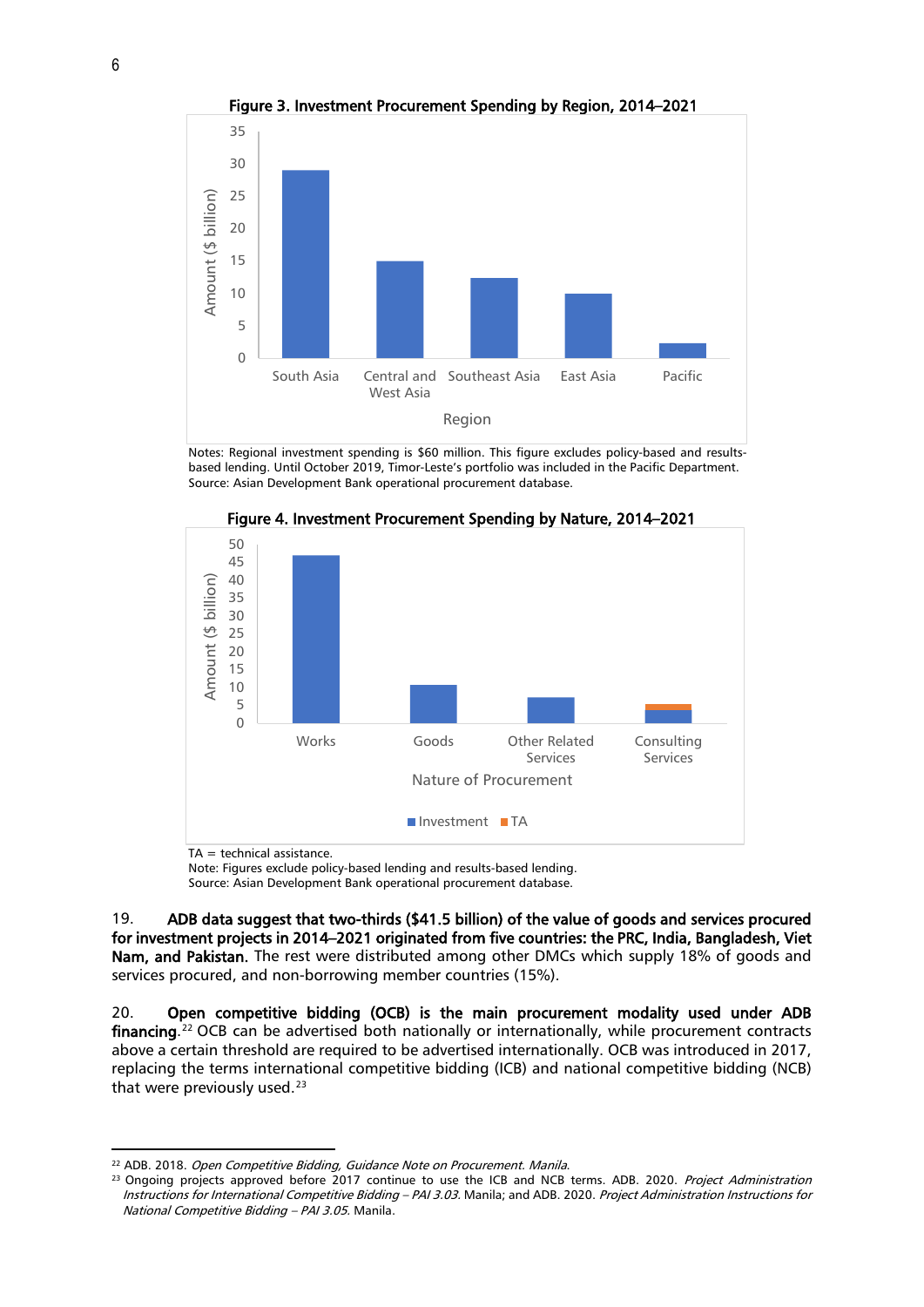21. In 2021, internationally advertised OCB comprised \$5.2 billion, or 47% of total procurement (Figure 5). While internationally advertised OCB is ADB's preferred procurement method, in some cases borrowers may ask to use nationally advertised OCB which is normally used for public procurement in DMCs. Nationally advertised OCB also supports ADB's guiding procurement principle to promote domestic contracting and manufacturing industries in DMCs. When there are limited market players, ADB may offer a wide range of different procurement methods that borrowers could use. These include direct invitations to bid which are issued to potential bidders without open advertisement.



Notes: Prior to 2018, the terms Internationally Competitive Bidding and Nationally Competitive Bidding were used. Other procurement modes include different methods used for goods, works, other related services, and consulting services like quality and cost-based selection, direct contracting, direct purchase/negotiation, shopping, and others. The procurement methods are discussed in ADB's 2017. Procurement Regulations for ADB Borrowers: Goods, Works, Non-consulting Services, and Consulting Services. Manila; ADB. 2020. Procurement Staff Instructions. Manila; ADB. 2020. Project Administration Instructions for International Competitive Bidding. Manila; and ADB. 2020. Project Administration Instructions for National Competitive Bidding. Manila. The figures exclude policy-based lending and results-based lending. Source: Asian Development Bank operational procurement database.

22. ADB conducts a procurement review to ensure that funds are used for the purposes for which they were granted. The review can be conducted before the contract is awarded (prior review) or after (post review). Prior review is conducted on contracts categorized as high-risk or other considerations such as contract value or complexity of transactions during the conceptualization phase.[24](#page-6-0) From 2014 to 2021, 88% of procurement contracts in ADB's procurement database was subjected to prior review. Low risk, low impact contracts are not subject to prior review, for which ADB conducts post review after contracts are awarded. Post review is conducted on a sampling basis, often at a country level.

#### D. Theory of Change

23. ADB has not formalized an explicit theory of change (TOC) with specific indicators to measure and monitor the performance of its procurement operations prior to or after the introduction of the PPF. When the PPF was formulated, it did not include an explicit TOC showing causal links from inputs to outputs, outcomes, and their ultimate development results, and a monitoring and results framework. The closest model that incorporated some TOC elements was the performance metrics in the 2020 Annual Portfolio Performance Report (Figure 6).<sup>[25](#page-6-1)</sup>

<span id="page-6-0"></span><sup>&</sup>lt;sup>24</sup> ADB. 2018. Procurement Review: Guidance Note on Procurement. Manila.

<span id="page-6-1"></span><sup>&</sup>lt;sup>25</sup> ADB. 2020. Annual Procurement Performance Report. Manila. Appendix 5, p. 137.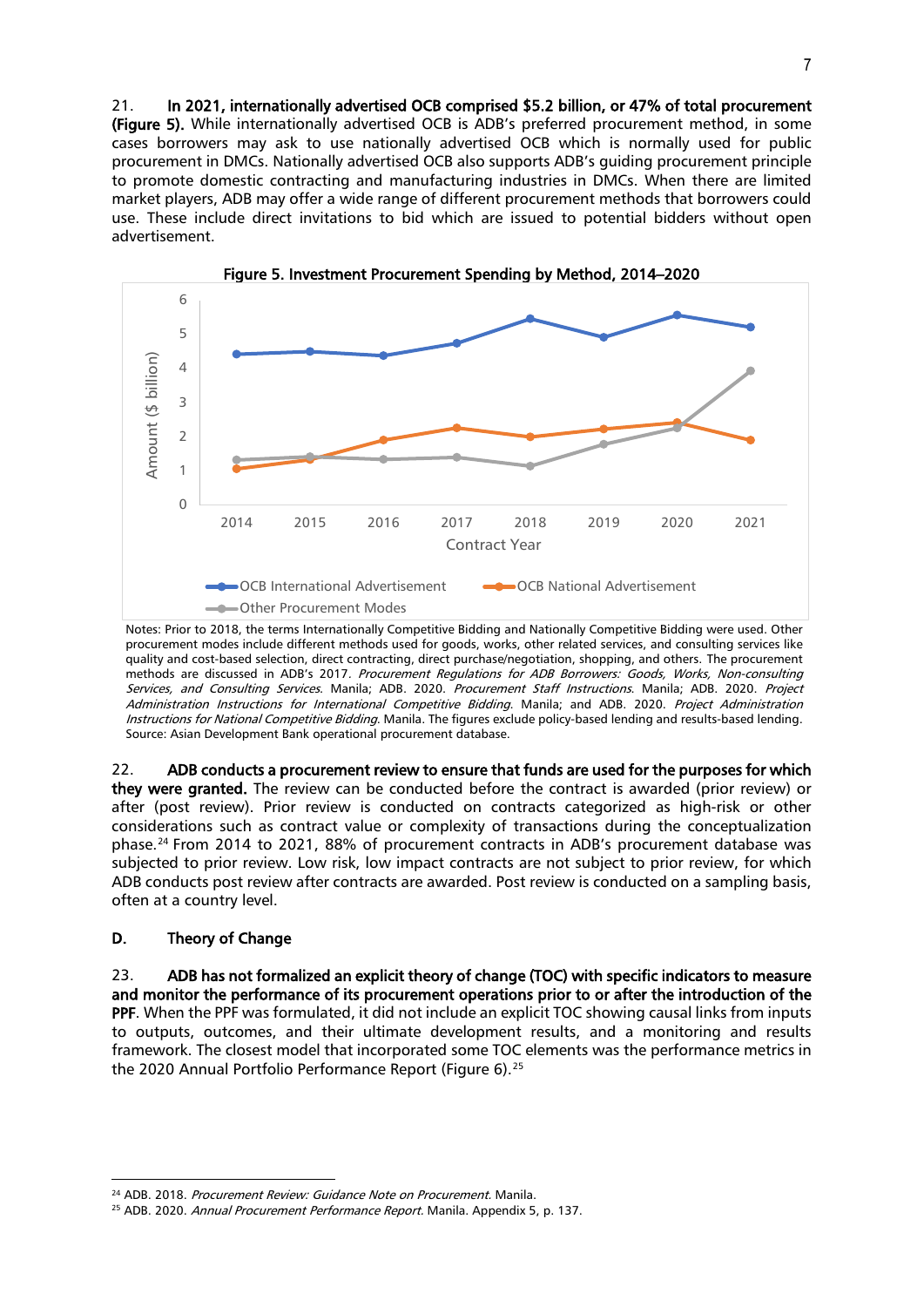

#### Figure 6: Performance Metrics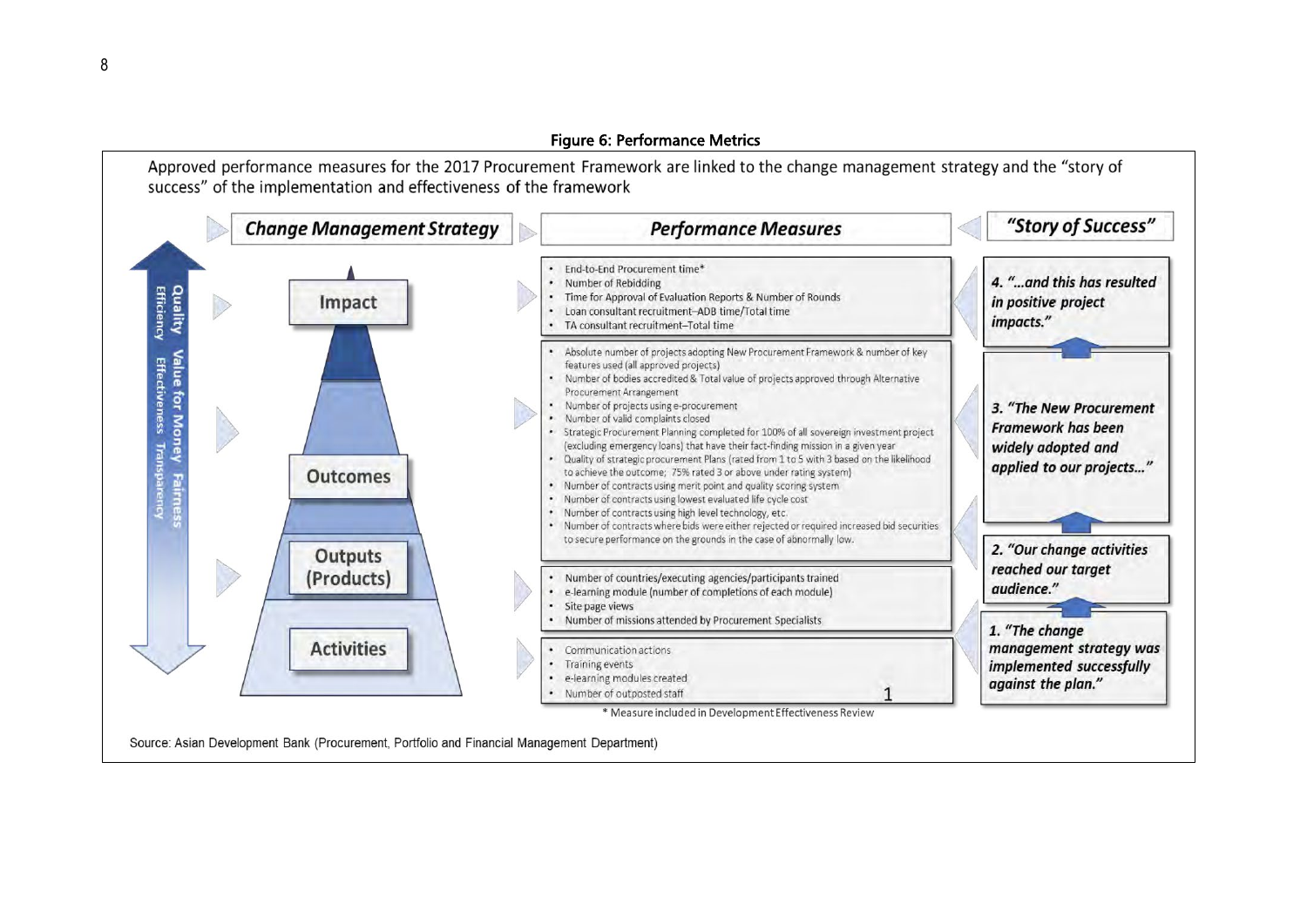24. The evaluation design draws from a TOC based on the reforms intended by the PPF. The TOC (Figure 7) represents all significant aspects of the PPF reforms. The activities, outputs, and outcomes are derived from a one-size-fits-all approach to a more flexible risk-based procurement model as represented in the PPF (paras. 9 and 10). It is based on the Procurement, Portfolio and Financial Management Department's (PPFD) background documents, procurement policy papers from 2010– 2021, and other MDBs' and independent studies on public procurement and aid effectiveness.<sup>[26](#page-8-0)</sup> The preliminary TOC was presented and discussed in a joint workshop with PPFD staff, who provided insights into the background, context, progress, challenges, and key needs in the procurement reform process.

25. The TOC illustrates the intended scope of the PPF to improve ADB's procurement systems. The TOC also guides the evaluation approach as elaborated in the next section. At the activity and input level, these include the elements related to the design and implementation of procurement reforms at the institutional level, system improvements, and knowledge sharing and outreach. The intended outputs of these activities and inputs result in the implementation of risk-based procurement and alternative procurement arrangements, greater decentralization and delegation of procurement operations, improved beginning-to-end procurement support, monitoring and tracking of procurement complaints, and support for procurement capacity building i.e., to promote a change in ADB procurement practices from a compliance to a risk-based approach. The expected outcomes of these outputs include improved procurement efficiency, systems, and governance, along with reduced end-to-end procurement time and improved quality of procurement and project outcomes given that the underlying assumptions hold. These would be possible through better monitoring and performance measurement and improved procurement capacities of staff in ADB and DMCs and would ideally lead to the implementation and use of DMCs' own e-procurement systems. Expected impacts of the PPF are (i) achieving optimal VfM in response to DMCs' procurement requirements and ADB's operational needs; and (ii) effective, accountable, and transparent procurement institutions established in DMCs.<sup>[27](#page-8-1)</sup> Together these impacts will facilitate ADB's efforts to eradicate poverty and sustain well-functioning economies in Asia and the Pacific. While building country procurement capacity is included in the TOC, it is important to note that the impact of ADB support for strengthening country procurement capacity, systems, and institutions are outside the scope of this evaluation.

## E. Evaluation Scope and Approach

26. The evaluation will cover 2014–2021, while focusing on the procurement reforms set out in the PPF. It will be formative as it will examine the extent to which procurement reform has progressed towards achieving its objectives since the PPF adoption in 2017. The assessment will be undertaken with the caveat that the PPF is in its early stages of implementation. Its main objective will be to investigate what can be determined of the procurement reforms to date, challenges or gaps, benefits, and level of stakeholder buy-in at this point of its implementation. Accordingly, it will consider the extent to which ADB's procurement system has been effective in supporting DMCs' procurement needs and its own development agenda. Specific elements of this analysis will include:

- The role and quality of capacity building (e.g., through increased e-learning) to improve procurement processes in ADB Headquarters, resident missions, and in DMCs' own systems;
- Adoption of a tailored and "fit for purpose" approach to procurement embedded within a new framework for procurement planning, undertaken more frequently by the DMCs;
- ADB's approach to supporting procurement in FCAS and SIDS;<sup>[28](#page-8-2)</sup>
- ADB's approach in the employment of new technologies to streamline and improve the effectiveness of its procurement processes (e.g., use of alternative procurement arrangements, e-procurement, etc.);
- Improved procurement management, specifically through improved contract management and complaints management; and
- ADB's participation in MDBs' efforts to harmonize their procurement systems; including efforts at coordination through reliance on mechanisms to avoid fragmentation of efforts and reduce costs.

<span id="page-8-0"></span><sup>&</sup>lt;sup>26</sup> See A. La Chimia and P. Trepte. 2019. Public Procurement and Aid Effectiveness: A Roadmap under Construction. London.

<span id="page-8-1"></span><sup>&</sup>lt;sup>27</sup> Contributing to Sustainable Development Goal 16.6 (develop effective, accountable, and transparent institutions at all levels).

<span id="page-8-2"></span><sup>&</sup>lt;sup>28</sup> This would include, for example, an examination of approaches adopted to support procurement in FCAS and SIDS given the context in these DMCs, findings and lessons learned from adopting such approaches.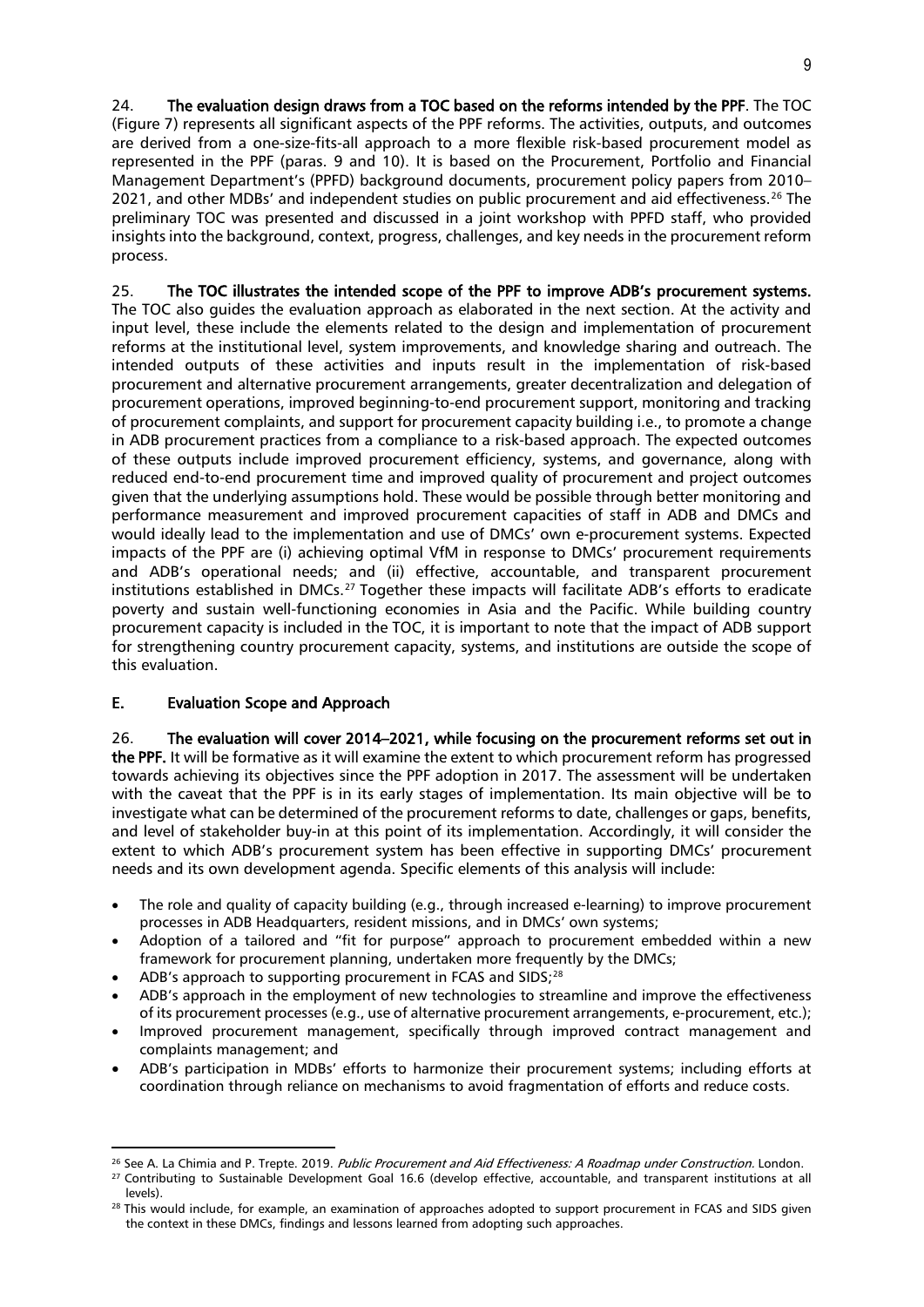

- ADB and DMCs share a common understanding on the significance of procurement in improving development effectiveness and impact.
- DMC officials recognize the benefit from ADB's capacity building interventions.
- DMCs have access to various sources of development financing in addition to ADB's funds.
- DMCs have long-term development priorities and are committed to implementing them and the related policy reforms.
- DMC officials recognize the importance of an efficient and transparent public procurement system.<br>• DMCs seek to ultimately implement their own fast, efficient, transparent, and resilient public procur
- DMCs seek to ultimately implement their own fast, efficient, transparent, and resilient public procurement institutions.
- DMCs have political and economic stability to allow project implementation.

 $ADB = Asian Development Bank, DMC = developing member country, EA = executing agency, IA = implementing agency, IT = information technology, MDB = multilateral$ development bank.

Sources: Evaluation team constructs based on joint workshop with ADB's Procurement, Portfolio and Financial Management Department, and reviews of ADB's procurement policy papers and reports.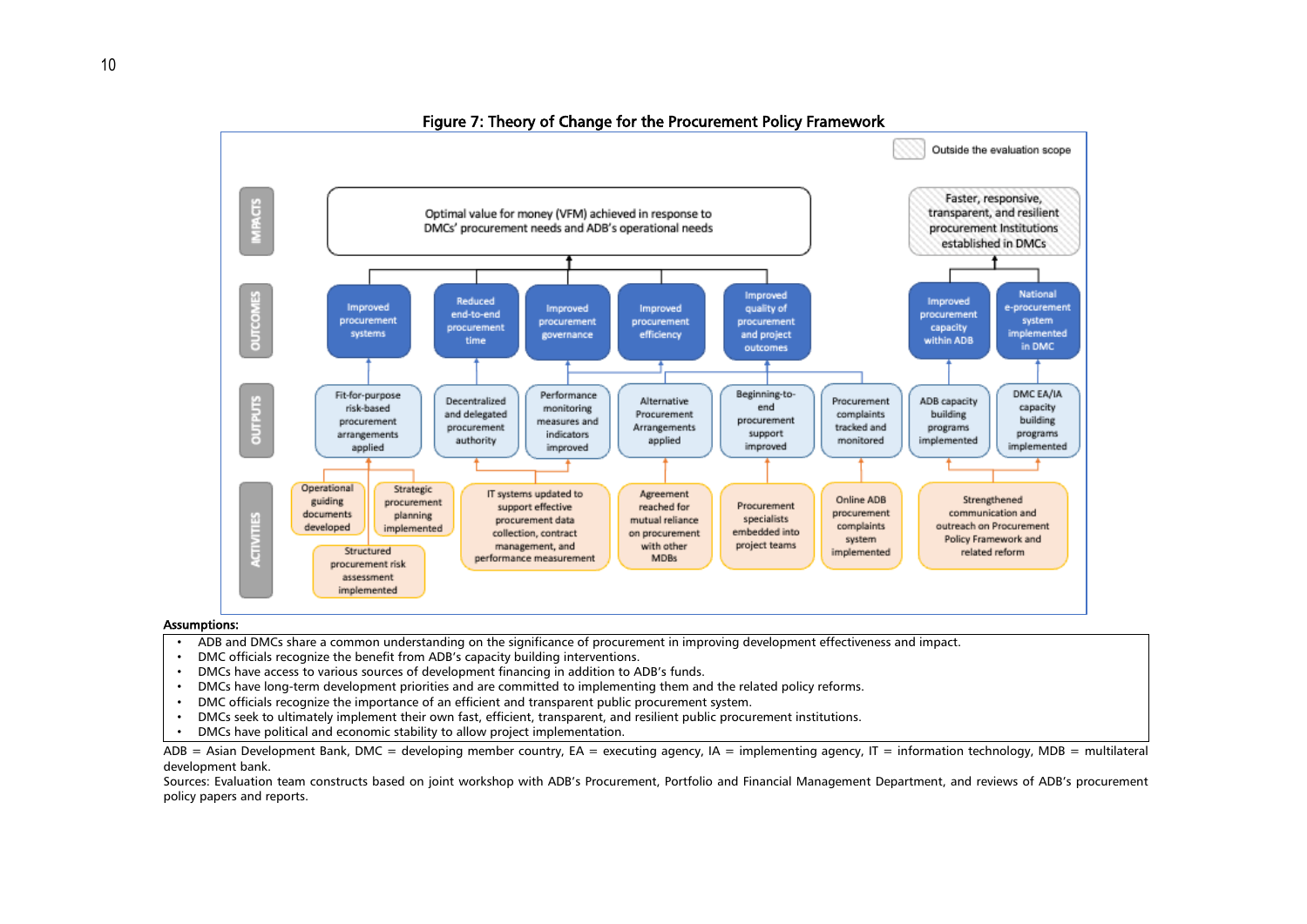27. Key procurement reforms as set out in the PPF will have an impact on the improvement in procurement delivery systems. These reforms, presented as outputs in the TOC, include issues and practices around the transition from a one-size-fits-all to a risk-based procurement approach which includes strategic procurement planning approach; alternative procurement arrangements; decentralization and delegation of procurement authorities; and the quality and effectiveness of the procurement complaints tracking system. Based on findings, the early implementation and appropriateness of the reforms, and measures taken to monitor their effectiveness will be considered.

28. The evaluation will not assess the effectiveness of DMCs' procurement systems but will assess how effective ADB has been in meeting the needs of the DMCs to implement procurement. Similarly, it will not address issues specific to the nature of the procurement (goods, works, or services) or the extent to which procurement is used in practice to achieve broader socioeconomic objectives, such as sustainability, which may flow from specific core principles such as VfM. The evaluation is focused on ADB's procurement system and its operational effectiveness.

29. The evaluation's focus is on sovereign investment operations. PBL, RBL, and TA projects will be examined to the extent that selected operations contribute to strengthening country procurement systems. It will address ADB's contribution to the improvement of public procurement in its DMCs as a means of improving public expenditure processes and public financial management. Nonsovereign operations, even when it benefits the public sector, is not subject to the procurement system and procedures addressed by this evaluation. Under Section 21 of the PPF, procurement contracts to be financed by ADB under its nonsovereign operations are to be carried out following established private sector or commercial practices acceptable to ADB.

30. The evaluation's overarching question is: To what extent has implementation of the PPF contributed to achieving optimal VfM in response to DMCs' procurement requirements? Connected to this question are two sub-questions concerning ADB's shift from a rules-based procurement system to a risk-based one, and support for building DMC procurement capacity. Both are important for achieving VfM outcomes as shown in the TOC. The evaluation questions and their sub-questions are elaborated on in the evaluation framework in Appendix 2. The following subsidiary questions are proposed.

- To what extent has ADB been effective in establishing a procurement delivery system that achieves improved procurement efficiency, governance, and transparency in the use of ADB funds to meet the objectives of its development agenda?
- To what extent has ADB's efforts to build its own procurement capacity and that of its DMCs helped improve the efficiency and effectiveness of its procurement operations?

## F. Evaluation Methods and Resource Requirements

31. The evaluation methodology includes a mix of qualitative and quantitative approaches Appendix 2 presents a summary of the evaluation methods to be undertaken to address the evaluation questions. Data sources will cover contextual issues, ADB corporate documents, project documents and portfolio reports, country and regional reviews on specific issues, surveys, IED evaluation findings, and interviews, as well as consideration of institutional arrangements and capacity building efforts.

#### 1. Document and Literature Review

32. The literature review will be a comprehensive investigation of ADB documents (policy papers, reports); IED's corporate, thematic, and country evaluations; as well as relevant theoretical literature on public procurement issues and challenges in Asia and the Pacific and their associated capacity constraints. These include:

(i) An analysis of the evolution of the procurement system and policy together with the corporate results framework (CRF) indicators. Changes in the procurement system over the evaluation period (2014–2021) means that it is necessary to identify the specific development objectives of the policy as it evolved to be able to assess the initiatives taken to achieve those objectives. Specifically, an analysis will be undertaken on its evolution from a menu of prescriptive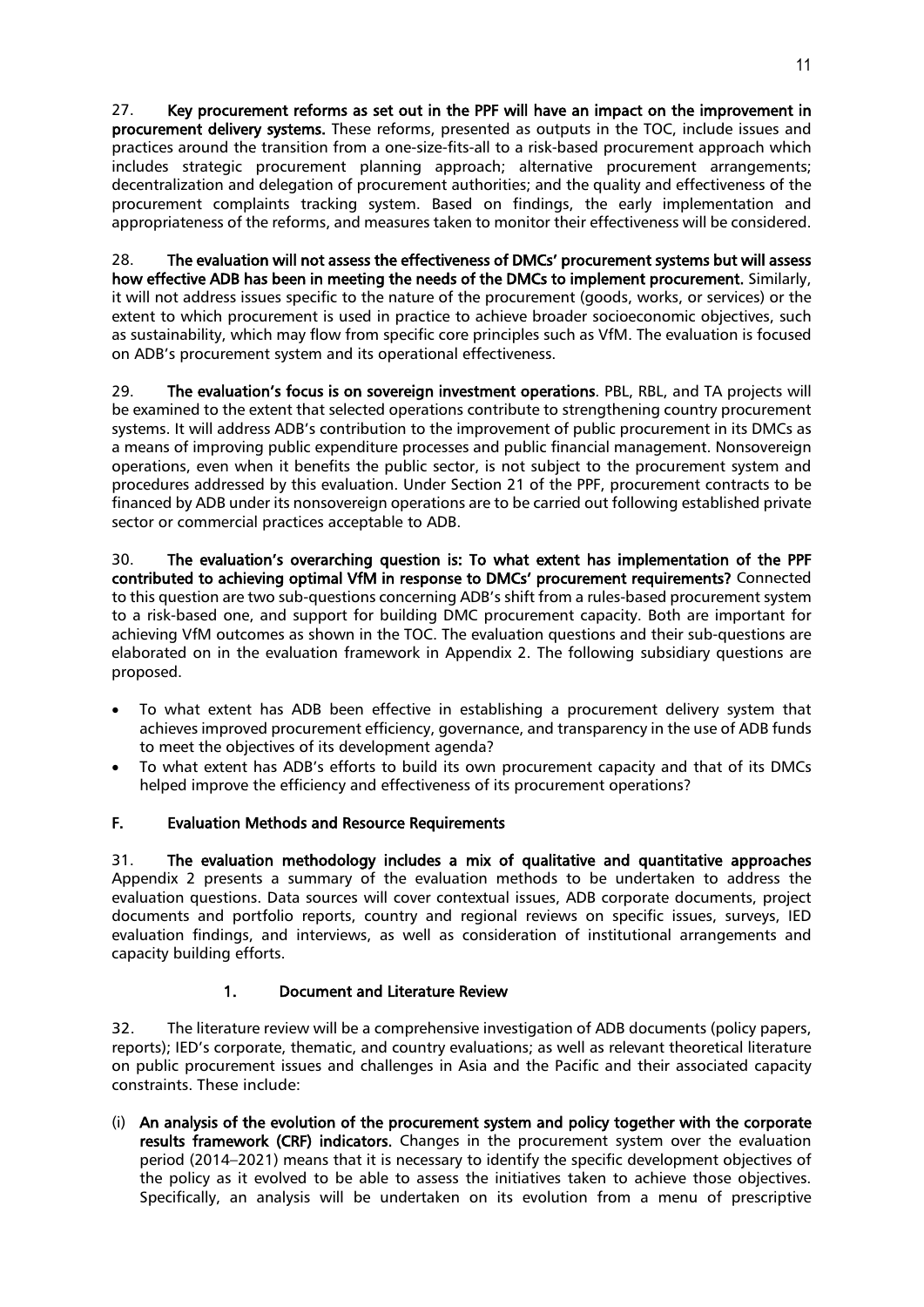procurement guidelines to a more flexible and principle-based approach designed to achieve optimal VfM in response to DMCs' procurement requirements. That is, to understand what VfM means, how it is measured, and how MDBs and bilateral donors aim to achieve it. This would also include looking at how the indicators of the CRF may have changed to capture those changes allowing better assessment of the causal chain from policy actions and conditions to the development outcome. The analysis will rely on a review of the literature relating to the policy reforms and learning materials produced by ADB with a view to ensuring that readers are familiar with the policy evolution. The analysis will also assess the quality of those indicators and their appropriateness for assessing effectiveness of the procurement system in terms of the stated objectives. Assessment questions will include consideration of whether available metrics are capable of measuring impact.

- (ii) A review of reports relating to capacity building efforts. This is likely to rely on the Knowledge and Capacity Development Report 2020 as well as on reports detailing the results of the Procurement Accreditation Skills Scheme (PASS). This will also involve a review of the e-learning materials produced by ADB. In respect to capacity at DMC level, data will be culled from reports prepared with ADB TA support, notably the strategic procurement plans (SPP) and country procurement risk assessments. These reports are likely to provide qualitative observations on the outcome of capacity building initiatives that will complement information from the Knowledge and Capacity Development Report 2020. To the extent possible this review will also examine possible constraints that ADB procurement systems may pose in collaborating with knowledge partners and centers of excellence.
- (iii) A review of selected country-based reports. This will include the Procurement Review System (PRS) of ADB, selected SPP documents in focus countries, country/sector procurement risk assessments. To the extent possible, some of these will be used to assess capacity and capacity improvements; ADB support provided to strengthen country systems e.g., through the decentralization process or by way of TA or PBL; extent to which procurement flexibility has been implemented at project level; and the use of country systems as well to gauge cooperation/harmonization efforts with development partners.
- (iv) IED's corporate/thematic and country evaluations with findings and recommendations pertinent to ADB's procurement practices.

#### 2. Portfolio Analysis

33. The portfolio review will examine trends in operational procurement by borrowing region for 2014–2017 and 2017–2021, showing and comparing the size of the overall portfolio. It will examine the distribution of funds from an administrative (lending instrument), geographic, sector or project/program level perspective, and identify the ultimate recipients of those funds as a means of identifying the distribution of successful bidders by region. Data will be sourced from ADB's systems including Operational Procurement Statistics Dashboard (ProcDash), PRS, Consultant Management System (CMS). and other reports prepared by PPFD, which contain relevant data such as the annual procurement reports and annual consulting services reports. The latter will include an assessment of the process and procedures that govern the CMS and procurement of consulting services. If applicable, the assessment will examine PBL and RBL operations to determine the level of maturity of the national procurement system of the recipient DMCs and examine any progress made in view of such operations. The review will also seek to determine whether contract awards data provide any evidence of the development of the domestic market in recipient DMCs.

#### 3. Regression Analysis on Procurement Performance

34. The evaluation will undertake a regression analysis to identify factors that explain variations in procurement performance across countries in Asia and the Pacific region. The regression model will examine variations that could explain whether and how procurement performance may be influenced by economic, institutional, and project-related indicators. The resulting model will help validate the relevance of the procurement reforms as set out by the PPF.

## 4. ADB Stakeholder Interviews and Perception Survey

35. The evaluation will conduct three separate stakeholder surveys. Stakeholder group 1 will include ADB staff, Group 2 DMC executing and implementing agencies, and Group 3 contractors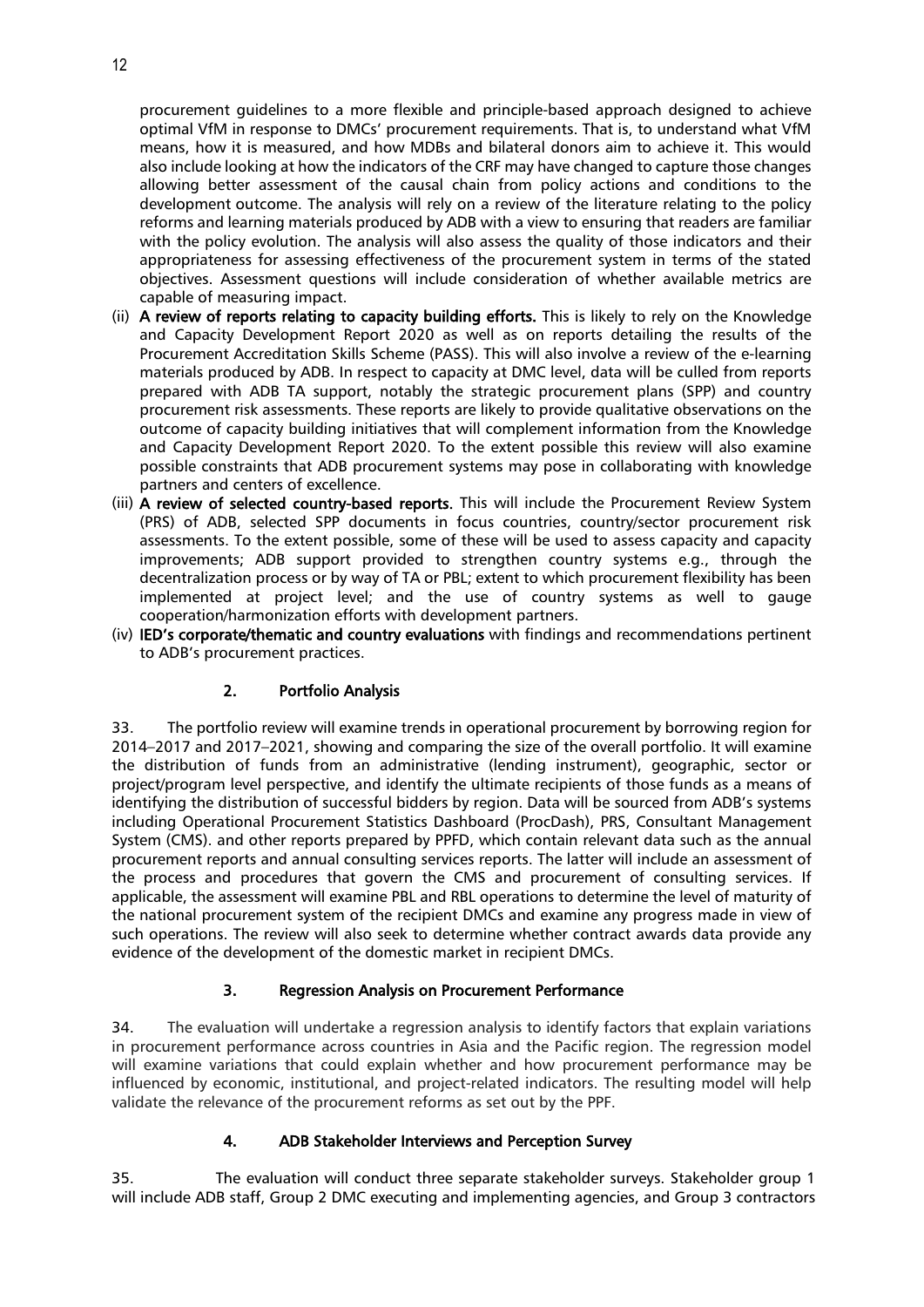and suppliers.<sup>[29](#page-12-0)</sup> It would take the form of perception surveys and interviews with ADB staff in headquarters and in resident missions of focus countries as well as with staff of the executing and implementing agencies and development partners. The first and second group surveys will provide a preliminary comparison of the perception of procurement performance between ADB project officers and beneficiaries. It will also help the evaluation team identify the gaps in perception and critical pain points in the procurement process. The perception survey of contractors will allow for the collection of qualitative assessments and anecdotal evidence to supplement the quantitative analysis and desk review. It will help compare and possibly highlight those areas with the most disparity in perceptions, capacity, and needs. It will include stakeholders that have participated in or supported ADB's procurement process. Consultations may be carried out both informally through individual meetings and emails, and in more structured formats though focus groups and semi-structured interviews to help clarify, validate, or question possible interpretations of events and results by the evaluation team. If appropriate, short surveys of selected groups e.g., processing mission leaders, staff responsible for implementation, and executing agency representatives will be administered to investigate topics where qualitative perceptions are important or quantitative data are not available. In addition, the selection will also include countries with significant PBL, RBL, and TA portfolios given the extent that selected operations contribute to building DMC procurement capacity.

## 5. Country Assessments

36. The evaluation will use country assessments to collect data on procurement systems and performance. The case assessment sample includes India, Mongolia, Papua New Guinea, the Philippines, and Uzbekistan. Country selection was based on (i) regional distribution, (ii) procurement volume, (iii) country capacity, and (iv) procurement risk (see Appendix 3 for more details on selection criteria).[30](#page-12-1) In addition, the selection will also include countries with significant PBL, RBL, and TA portfolios to the extent that selected operations contribute to building procurement capacity in DMCs.

37. In addition to reviewing country specific reports, it is envisaged that this part of the evaluation will, subject to limitations, involve conducting evaluation missions. These will be used to seek feedback and insights from ADB counterparts in central authorities (typically Ministry of Finance), relevant line ministries, executing and implementing agencies of sample projects, ADB country directors and resident mission staff involved in procurement processing and/or implementation, and other stakeholders. These assessments will help document and assess (i) the procurement process and staff views and perceptions on the shift to a risk-based system, and (ii) the relevance of ADB support to DMC procurement systems capacity. It will assess ADB's strategic approach to strengthen these capacities in terms of their alignment and complementarity with the needs of ADB's procurement systems with emphasis on relevance and quality of support to reduce procurement time, improve procurement quality and delivery systems, promote better and timely engagement with DMCs, lower transaction costs, and strengthen capacities for fiduciary oversight and compliance throughout the project cycle. To the extent applicable within the scope of the country assessments, the evaluation will assess ADB's capacity to respond to and support DMCs as they deal with emergency situations over the period. The portfolio review will provide complementary data and analysis of DMC procurement systems policy. It will review the use of PBL and RBL in supporting DMC procurement capacity building. Key objectives of the review will be to determine the extent to which these instruments have been used for strengthening DMCs' procurement systems and their role in DMC procurement policies that govern the management of public finance and expenditure.

#### 6. Study on ADB's Procurement Data Management Systems

38. The study will assess ADB's overall approach to procurement data collection, management, and analysis to shape policy and inform decisions on fiduciary oversight of procurement of goods, works, non-consulting, and consulting services. It will investigate whether the configuration and quality of ADB's procurement data collection and management systems are fit for purpose to provide advice to ADB staff and borrowers on operational procurement planning and implementation;

<span id="page-12-0"></span><sup>&</sup>lt;sup>29</sup> The inclusion of sub-Group 3 will depend on the evaluation's ability to establishing a representative sample of contractors and supplier on suppliers from a sub-regional perspective.

<span id="page-12-1"></span><sup>30</sup> PNG was selected for different reasons including the need to focus on procurement in Pacific FCAS and SIDS.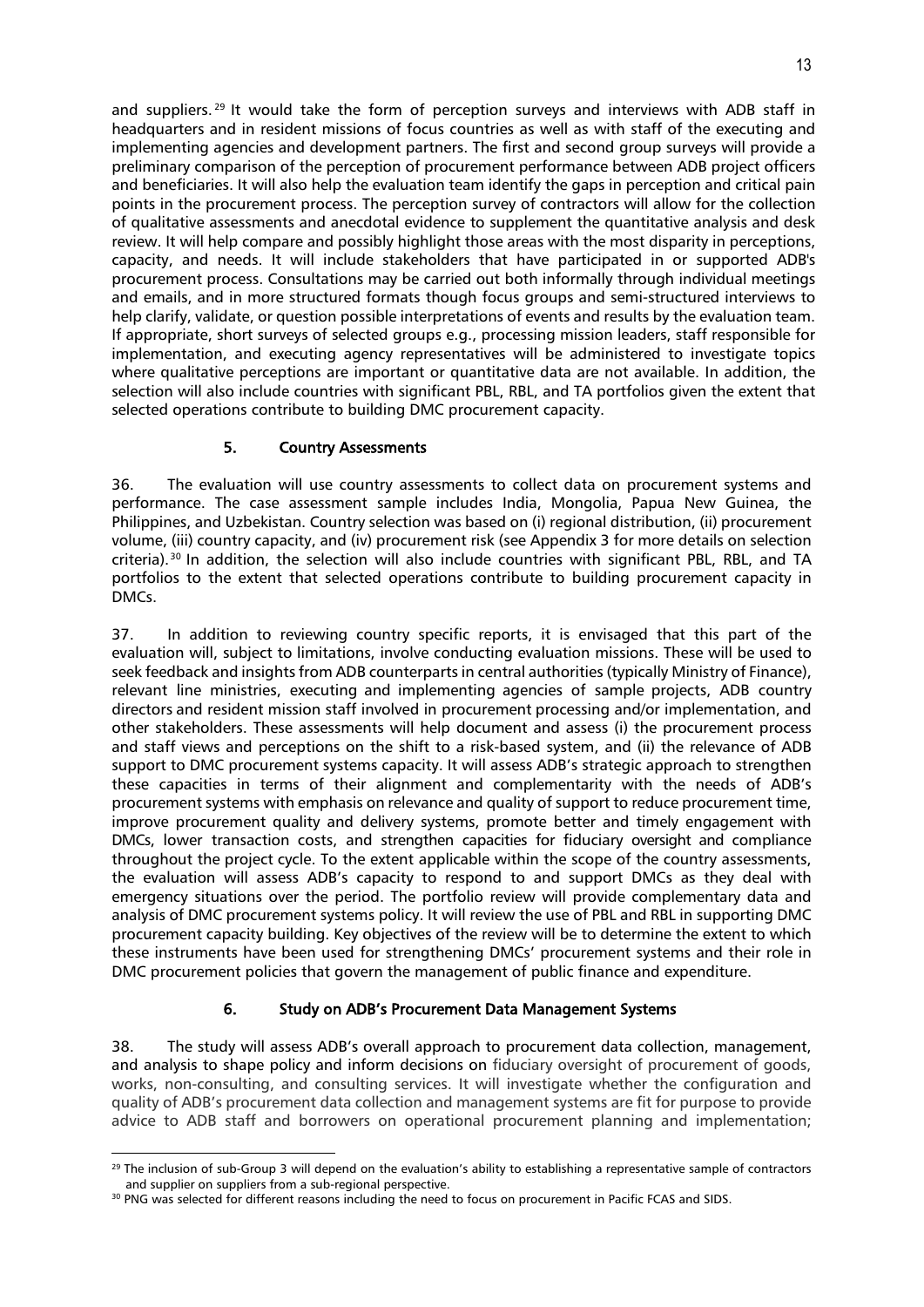contract management and related risk assessments and mitigation throughout the project life cycle; procurement consulting services innovation; capacity building; and the utilization of human and financial resources. The objective of this component will be to determine how effective the systems that are in place can support ADB's objective to improve performance and mitigate risks associated with the volume of transactions and financial interests, to mitigate the complexity of the process, and to promote interaction among public officials, businesses, and multiple stakeholders.

## G. Evaluation Resources

39. IED evaluation team. The team will be led by Philip Chan, Principal Evaluation Specialist, and Eungji Kim, Senior Evaluation Specialist as co-team leaders. The team includes Linda Adams, Hyun Son, Principal Evaluation Specialists; Melinda Sutherland, Senior Evaluation Specialist; Ari Perdana, Evaluation Specialist; Ma. Patricia Lim, Senior Evaluation Officer; and Glennie Castillo, Evaluation Analyst.

40. The evaluation will be supported by a team of consultants. These will be engaged in accordance with ADB procurement policy and include international consultants, headquarters-based national consultants (for document review and portfolio analysis), in-country consultants (for the evaluation missions), and an intern (for the regression analysis).

## H. Timetable

41. The summary timeline of the evaluation is set out in the following table, subject to the limitations described below.

| I July 2021 - I May 2022     | Preparation of Approach Paper           |
|------------------------------|-----------------------------------------|
| II May $-$ IV July 2022      | Implementation of the Evaluation        |
| I August - III November 2022 | Drafting and Finalization of the Report |
| Il December 2022             | DEC Meeting (tentative)                 |

## I. Limitations

42. Complete data and information on procurement performance are not readily accessible. The challenge to the analysis of procurement performance rests on the fact that PPFD only has full visibility over transactions of at least \$20 million, which are approved by PPFD. Transactions below \$20 million are delegated to regional departments and are supposed to be reported in the PRS. Data collection therefore remains a key issue owing to limitations in current data collection systems. Data are available prior to 2017 for projects and TAs but will have to be tracked manually. Another complication is associated with the difference between procurement policies pre- and post-2017. Prior to 2017, procurement transactions were guided by compliance-based systems and processes, while post-2017 procurement operations are based on a more flexible risk-based approach as set out in the PPF; so not all procurement indicators apply for both periods. Therefore, while data may be available, it may be limited given that it will be based on different procurement policy approaches. At the data collection level, PPFD is the custodian for data collected in the PRS and CMS. Data collection in these systems only focus on project cycle stages from design to approval and not implementation. PPFD is not responsible for other data collection systems which also contain procurement data i.e., loan, grant, TA Financial Information Systems, and the Integrated Disbursement System, introduced in 2021. Hence, there is a possibility that some procurement data may not be comparable. Further, the quality of available data may also have implications for the scope of the evaluation. Consistency of data collection and reporting across regional departments and resident missions may also vary.

43. The conduct of evaluation missions may be affected by the COVID-19 situation in case countries. While ADB mission travel is already allowed, the evolving COVID-19 pandemic and related travel restrictions in case assessment countries, will affect the approach (in-country or virtual) and timing of the anticipated consultations with borrowers, executing agencies, or project visits. As such, virtual missions will likely be undertaken in most countries.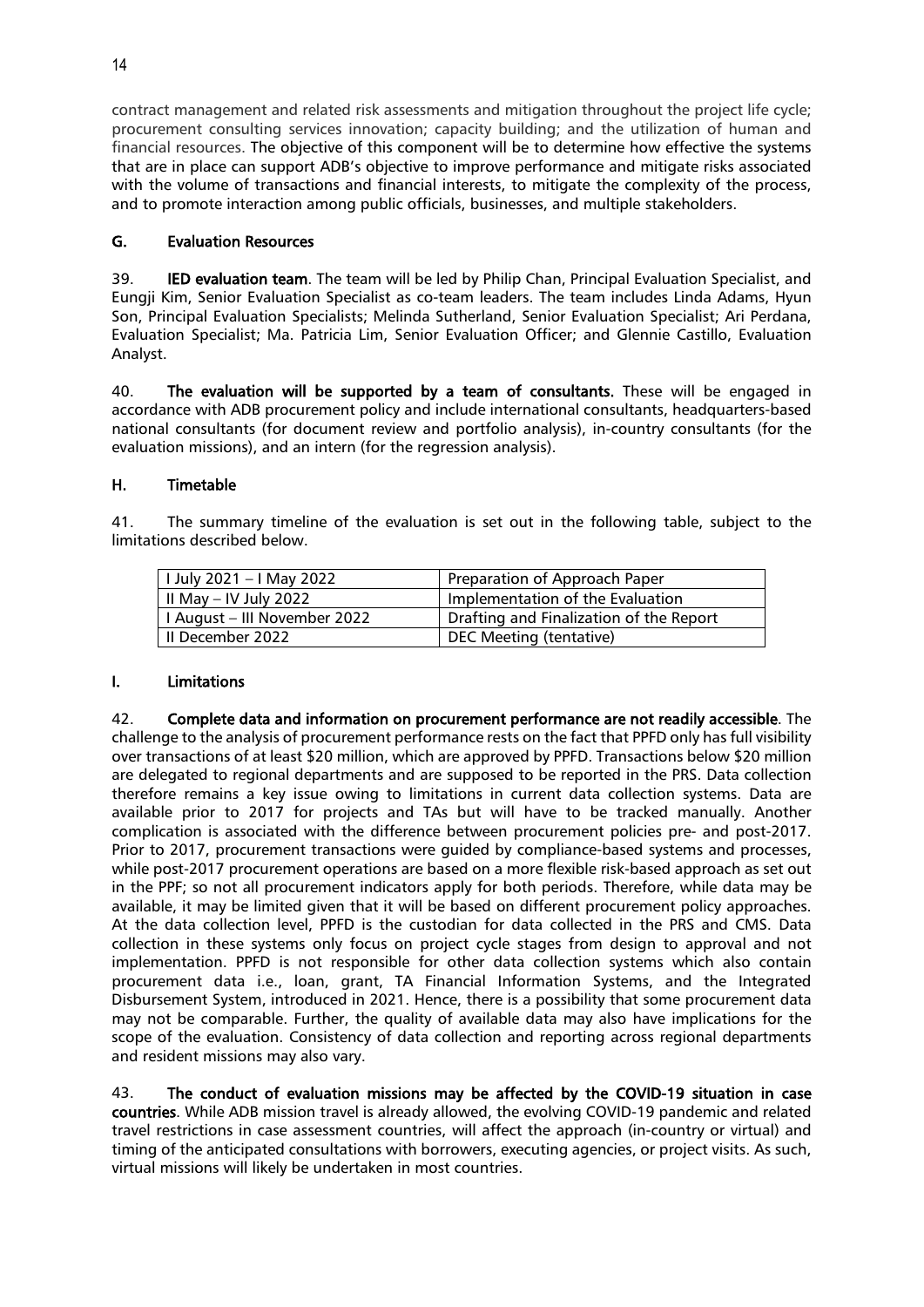## J. Dissemination Plan

44. The evaluation findings will be disseminated within ADB and externally within the region. The final report will be posted on the IED website. Knowledge sharing and learning activities will be held, including dissemination seminars and presentations in conferences within and possibly outside ADB.

## **APPENDICES**

- 1. Progress in Implementing the 2017 Procurement Framework
- 2. Evaluation Framework
- 3. Country Case Assessments Selection Methodology
- 4. Outline Consultant Terms of Reference and Cost Estimate (not for public disclosure)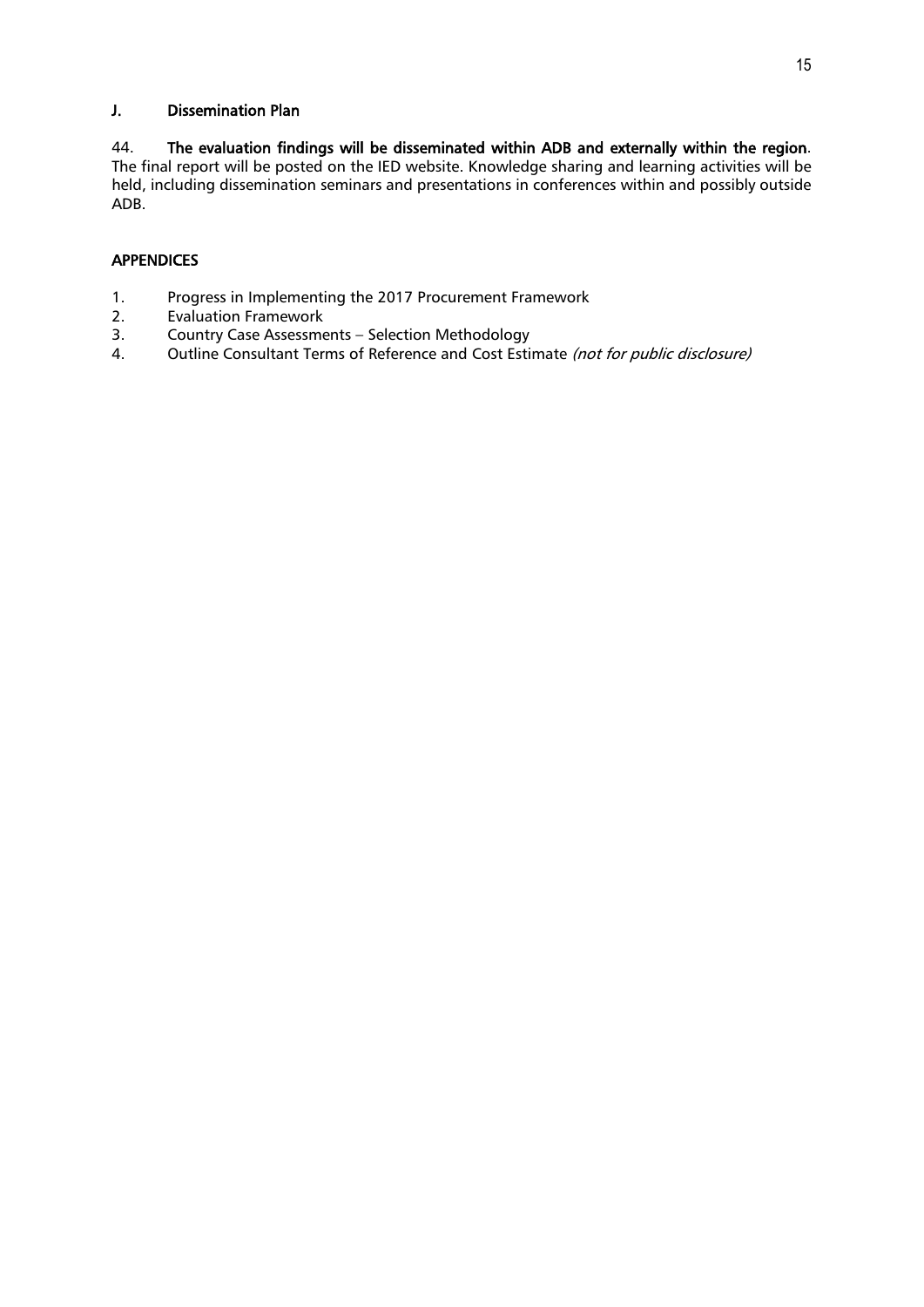## PROGRESS IN IMPLEMENTING THE 2017 PROCUREMENT FRAMEWORK

Implementation activities following the approval of the 2017 Procurement Policy Framework include:

- Operational guiding documents for the implementation were issued in June 2018 (comprising 4 staff instructions, 8 standard bidding documents, 9 user guides, and 26 guidance notes) on how the 2017 procurement framework is implemented.
- Capacity building activities were carried out to prepare staff and developing member countries (DMCs) for 2017 Procurement Framework implementation since 2018.
- Communication and outreach activities were organized for regional departments and executing agencies to introduce the new policy since 2018.
- Procurement website was launched in 2019 to provide a single site in the public domain for information on operational procurement and links to resources.
- Decentralization and Delegation of Authority. As of 2021, 24 procurement specialists have been outposted to resident missions (11 staff) and strategically placed in sector divisions and front offices of regional departments (13 staff) to provide end-to-end procurement support.
- Alternative procurement arrangements (APAs) have been signed with the World Bank (2018), the European Bank for Reconstruction and Development (2019), and the European Investment Bank (January 2021). As of 31 December 2021, five projects for \$940 million have been approved under the APA. ADB also signed memorandum of understanding with four United Nations agencies to implement over the next 2 years \$405 million in humanitarian support to the Afghan people under APA.
- A set of performance measures and indicators was introduced to monitor the implementation of procurement reforms in March 2019.
- Strategic procurement planning (SPP) documents were completed for 132 projects as of 31 December 2021: 66 SPP documents were completed in 2021, 50 in 2020 and 16 in 2019. In addition, SPP documents were completed for 23 projects to be approved in 2022 and 2 projects await approval in 2023.
- Procurement Complaints Tracking System, a cloud-based system for all complaints on operational procurement and consulting received by the Asian Development Bank (ADB) was fully deployed in 2020.
- Twenty-eight framework agreements were established in 2021, under which 197 experts were empaneled and 223 experts were engaged through call-offs. In 2020, 36 framework agreements for consulting services were set up in 2020, under which 174 experts were empaneled, with 129 experts engaged through calloffs.
- Procurement risk assessments were undertaken for 26 DMCs with technical assistance support. Methodology for Assessing Procurement Systems in the Philippines and Indonesia is being conducted in partnership with the two countries' procurement agencies and the World Bank.
- In terms of e-procurement, a key feature of the 2017 Procurement Framework, ADB-financed operations using digital platforms increased to \$7.4 billion for 40 projects in 2020 (from \$4.4 billion for 30 projects in 2017).
- Operational Procurement Statistics Dashboard launched in 2021 covering data from 2016–June 2021 for projects awarded under ADB operations.

Sources: ADB. 2022. 2021 Annual Procurement Report. Manila; ADB. 2021. Annual Portfolio Performance Report 2020. Manila; and ADB. 2021. 2020 Annual Procurement Report. Manila.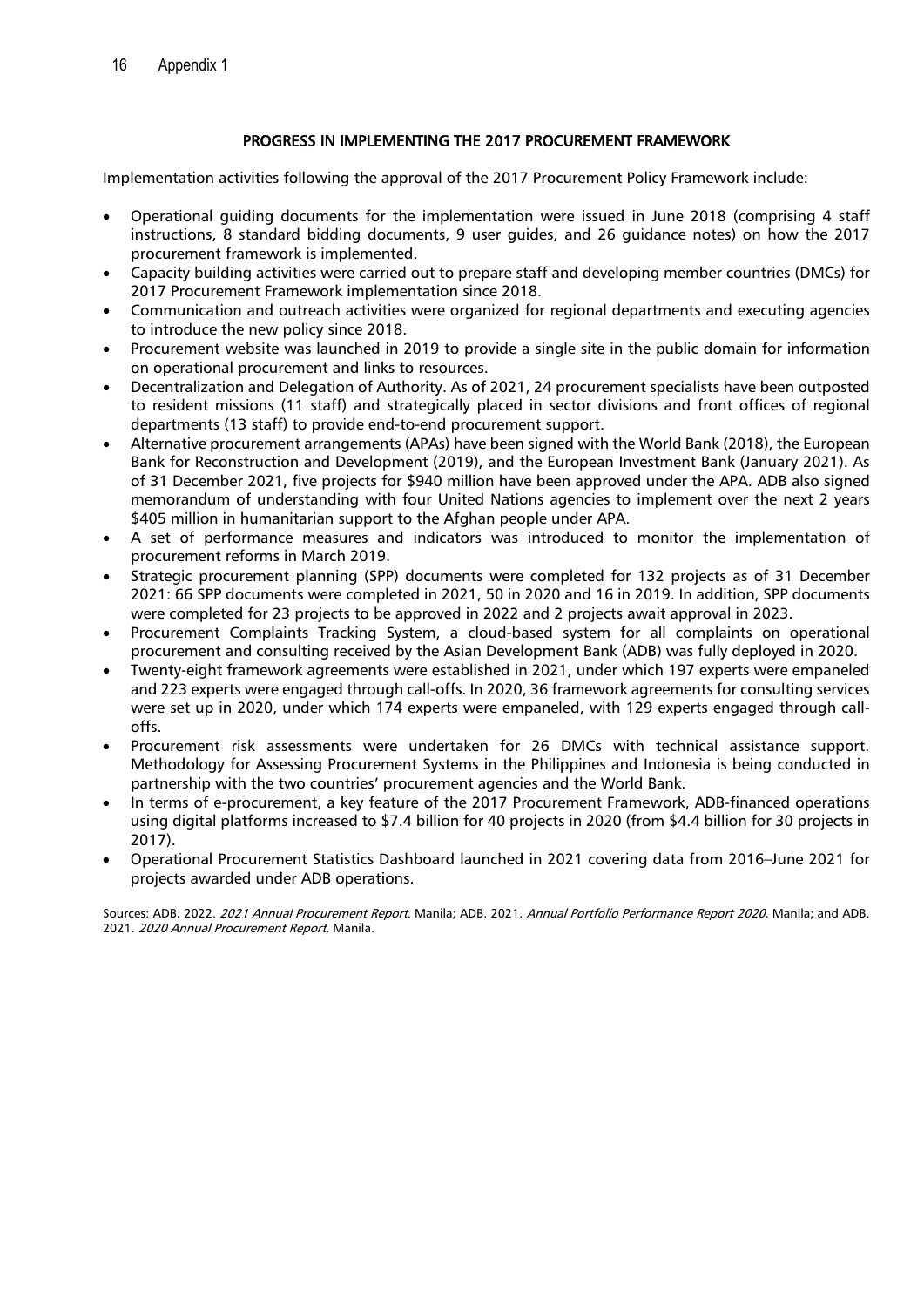#### EVALUATION FRAMEWORK

#### Overarching question: To what extent has implementation of the Procurement Policy Framework contributed to achieving optimal value for money in response to developing member countries' (DMC) procurement requirements?

Sub-question 1: To what extent has the Asian Development Bank (ADB) been effective in establishing a procurement delivery system that achieves improved procurement efficiency, governance, and transparency in the use of ADB funds to meet the objectives of its development agenda?

| <b>Evaluation Question</b>                                                                                                     | Literature<br>Review | Portfolio/Data<br>Analysis | Key Informant<br>Interview | Perception<br>Survey | Country Case<br>Assessment | Study on Data<br>Management | Cross-country<br>Reg. Analysis | <b>Data Sources</b>                            |
|--------------------------------------------------------------------------------------------------------------------------------|----------------------|----------------------------|----------------------------|----------------------|----------------------------|-----------------------------|--------------------------------|------------------------------------------------|
| Improved procurement systems - To what extent has the PPF                                                                      |                      |                            |                            |                      |                            |                             |                                | Policy documents,                              |
| reforms helped establish "fit-for-purpose" procurement and                                                                     | $\sqrt{ }$           | $\sqrt{}$                  | $\sqrt{ }$                 | $\sqrt{}$            | $\sqrt{ }$                 | $\sqrt{ }$                  |                                | portfolio data, PPFD                           |
| technical solutions in ADB's investment projects and programs?                                                                 |                      |                            |                            |                      |                            |                             |                                | reports, country-based                         |
| - To what extent were ADB's planned procurements based on                                                                      |                      |                            |                            |                      |                            |                             |                                | reports, findings from                         |
| explicit consideration and analysis of procurement issues,                                                                     |                      |                            |                            |                      |                            |                             |                                | <b>IED</b> evaluations                         |
| constraints, and risks?                                                                                                        |                      |                            |                            |                      |                            |                             |                                |                                                |
| - To what extent was ADB's consideration of procurement risk<br>structured and sufficient?                                     |                      |                            |                            |                      |                            |                             |                                |                                                |
| - To what extent has the implementation of PPF 2017                                                                            |                      |                            |                            |                      |                            |                             |                                |                                                |
| contributed to overall reductions in procurement risks?                                                                        |                      |                            |                            |                      |                            |                             |                                |                                                |
| - To what extent were ADB's strategic procurement plans                                                                        |                      |                            |                            |                      |                            |                             |                                |                                                |
| effectively implemented?                                                                                                       |                      |                            |                            |                      |                            |                             |                                |                                                |
| - Do technical guidelines and guidance notes provide adequate                                                                  |                      |                            |                            |                      |                            |                             |                                |                                                |
| support to borrowers and executing agencies.                                                                                   |                      |                            |                            |                      |                            |                             |                                |                                                |
| - Were procurement operational guidance materials updated on                                                                   |                      |                            |                            |                      |                            |                             |                                |                                                |
| a timely basis and accessible to ADB staff and DMC government                                                                  |                      |                            |                            |                      |                            |                             |                                |                                                |
| and executing agencies?<br>- To what extent were ADB's "fit-for-purpose" procurement                                           |                      |                            |                            |                      |                            |                             |                                |                                                |
| arrangements effectively implemented?                                                                                          |                      |                            |                            |                      |                            |                             |                                |                                                |
| - How effectively has ADB's fit-for-purpose procurement                                                                        |                      |                            |                            |                      |                            |                             |                                |                                                |
| approach been operationalized in FCAS, SIDS, and emergency                                                                     |                      |                            |                            |                      |                            |                             |                                |                                                |
| situations?                                                                                                                    |                      |                            |                            |                      |                            |                             |                                |                                                |
| (ii) Enhanced end-to-end procurement support - To what extent has                                                              |                      |                            |                            |                      |                            |                             |                                | Strategic procurement                          |
| the PPF reforms been effective in improving ADB's procurement                                                                  | $\sqrt{ }$           | $\sqrt{ }$                 | $\sqrt{ }$                 |                      |                            | $\sqrt{ }$                  | $\sqrt{ }$                     | plans, PPFD reports,                           |
| delivery system and supporting its development objectives?                                                                     |                      |                            |                            |                      |                            |                             |                                | BPMSD data.                                    |
| - Was ADB's allocation of human, financial resources, and time to                                                              |                      |                            |                            |                      |                            |                             |                                |                                                |
| improve its procurement systems and processes sufficient?<br>- Were ADB's budget allocations for innovation and knowledge      |                      |                            |                            |                      |                            |                             |                                |                                                |
| development for procurement sufficient?                                                                                        |                      |                            |                            |                      |                            |                             |                                |                                                |
| - To what extent was the decentralization and delegation of                                                                    |                      |                            |                            |                      |                            |                             |                                |                                                |
| procurement authority to ADB's resident missions effective?                                                                    |                      |                            |                            |                      |                            |                             |                                |                                                |
| - To what extent has the embedding of procurement specialists                                                                  |                      |                            |                            |                      |                            |                             |                                |                                                |
| into project teams been effective in improving project design                                                                  |                      |                            |                            |                      |                            |                             |                                |                                                |
| and delivery time?                                                                                                             |                      |                            |                            |                      |                            |                             |                                |                                                |
| (iii) Improved procurement governance - To what extent has the PPF                                                             | $\sqrt{ }$           |                            | $\sqrt{ }$                 |                      |                            |                             |                                | Policy documents,                              |
| reforms promoted a change in the mindset of stakeholders from<br>a compliance to a risk management and results-based approach? |                      | $\sqrt{ }$                 |                            | $\sqrt{ }$           | $\sqrt{ }$                 |                             |                                | country-based reports,<br>pro-active integrity |
| - To what extent have procurement performance indicators and                                                                   |                      |                            |                            |                      |                            |                             |                                | reviews, procurement                           |
| targets appropriately selected to support ADB's development                                                                    |                      |                            |                            |                      |                            |                             |                                | complaints tracking                            |
| objectives?                                                                                                                    |                      |                            |                            |                      |                            |                             |                                | system.                                        |
| - Are the procurement performance indicators monitored and                                                                     |                      |                            |                            |                      |                            |                             |                                |                                                |
| measured on a timely basis?                                                                                                    |                      |                            |                            |                      |                            |                             |                                |                                                |
| - To what extent is ADB's current IT systems sufficient for its                                                                |                      |                            |                            |                      |                            |                             |                                |                                                |
| procurement performance measurement needs?                                                                                     |                      |                            |                            |                      |                            |                             |                                |                                                |
| - Are ADB's IT systems adequately designed to address its                                                                      |                      |                            |                            |                      |                            |                             |                                |                                                |
| procurement data collection needs?<br>- To what extent does ADB's IT systems effectively address its                           |                      |                            |                            |                      |                            |                             |                                |                                                |
| contract management needs?                                                                                                     |                      |                            |                            |                      |                            |                             |                                |                                                |
| - To what extent has procurement related complaints declined                                                                   |                      |                            |                            |                      |                            |                             |                                |                                                |
| since the implementation of the PPF in 2017?                                                                                   |                      |                            |                            |                      |                            |                             |                                |                                                |
| - To what extent has the implementation of the PPF in 2017                                                                     |                      |                            |                            |                      |                            |                             |                                |                                                |
| contributed to reductions in non-compliance?                                                                                   |                      |                            |                            |                      |                            |                             |                                |                                                |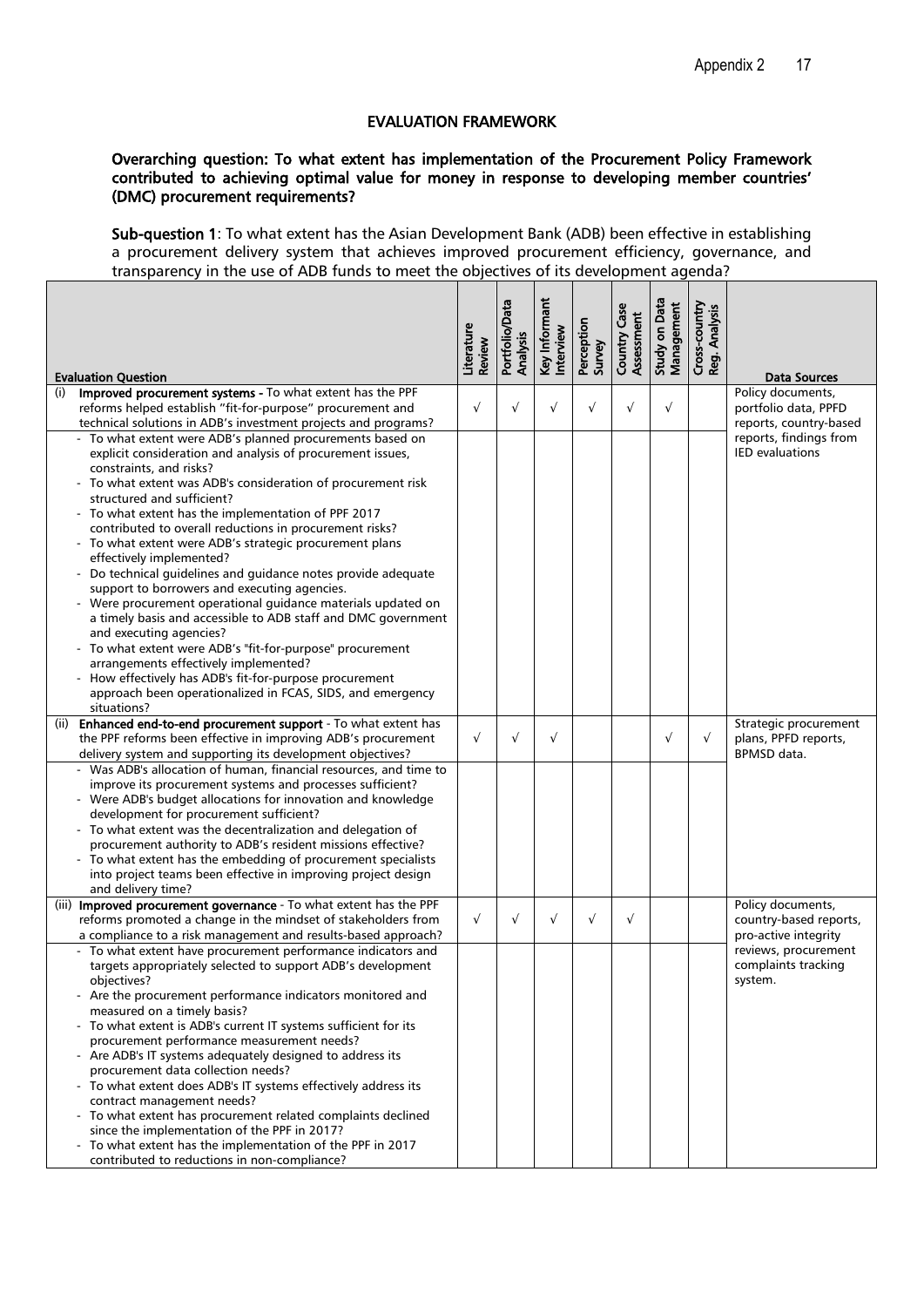| <b>Evaluation Question</b>                                                                                                                                                                                                                                                                                                                                                                                                                                                                                                                                                                                                                                                                                                                                                                                                                                                                                                                                                                                                                                     | Literature<br><b>Review</b> | Portfolio/Data<br>Analysis | Key Informant<br>Interview | Perception<br>Survey | Country Case<br>Assessment | Study on Data<br>Management | Cross-country<br>Reg. Analysis | <b>Data Sources</b>                                                                              |
|----------------------------------------------------------------------------------------------------------------------------------------------------------------------------------------------------------------------------------------------------------------------------------------------------------------------------------------------------------------------------------------------------------------------------------------------------------------------------------------------------------------------------------------------------------------------------------------------------------------------------------------------------------------------------------------------------------------------------------------------------------------------------------------------------------------------------------------------------------------------------------------------------------------------------------------------------------------------------------------------------------------------------------------------------------------|-----------------------------|----------------------------|----------------------------|----------------------|----------------------------|-----------------------------|--------------------------------|--------------------------------------------------------------------------------------------------|
| - To what extent have the outcomes and learning from prior and<br>post reviews integrated into future project design and<br>implementation?<br>- To what extent have the findings of country procurement risk<br>assessments been utilized by regional departments in their<br>strategic planning processes? How many country risk<br>assessments have been undertaken?                                                                                                                                                                                                                                                                                                                                                                                                                                                                                                                                                                                                                                                                                        |                             |                            |                            |                      |                            |                             |                                |                                                                                                  |
| (iv) Improved procurement efficiency - To what extent has the PPF's<br>reforms helped increase ADB's fiduciary comfort throughout the<br>programming cycle?<br>- To what extent has the implementation of PPF 2017<br>contributed to a reduction in procurement delivery time.<br>- To what extent has the PPF helped promote timely                                                                                                                                                                                                                                                                                                                                                                                                                                                                                                                                                                                                                                                                                                                           | $\sqrt{ }$                  | $\sqrt{ }$                 | $\sqrt{ }$                 | $\sqrt{}$            | $\sqrt{}$                  |                             | $\sqrt{ }$                     | Policy documents,<br>country-based reports,<br>portfolio and Corporate<br>Results Framework data |
| implementation of projects?<br>Improved quality of procurement and project outcomes - To what<br>(v)<br>extent has the PPF reforms promoted better project design and<br>faster and more effective implementation of ADB-financed<br>projects?                                                                                                                                                                                                                                                                                                                                                                                                                                                                                                                                                                                                                                                                                                                                                                                                                 | $\sqrt{ }$                  |                            | $\sqrt{ }$                 | $\sqrt{ }$           | $\sqrt{}$                  |                             | $\sqrt{ }$                     | Policy documents,<br>country-based reports                                                       |
| - To what extent has ADB harmonization of procurement policies<br>and process with other MDBs reduced transaction costs and<br>improved the quality and timeliness of procurement<br>contracting?<br>- To what extent has the shift from a "one size fits all" to a more<br>flexible and tailored approach to procurement practice in line<br>with international best practice among MDBs?<br>- To what extend has ADB's procurement practices aligned with<br>the needs of the private sector (local firms / companies for<br>works or consulting services in DMCs?<br>- To what extent has ADB been successful in the application of<br>alternative procurement arrangements (APA) for its<br>procurement operations?<br>- Are there areas in the procurement cycle where technical and<br>operational improvements can enhance project design and<br>delivery throughout the procurement cycle?<br>To what extent has the procurement complaints tracking<br>system helped improve ADB's procurement complaints tracking,<br>monitoring, and response time? |                             |                            |                            |                      |                            |                             |                                |                                                                                                  |

ADB = Asian Development Bank; FCAS = fragile and conflict-affected situations, DMC = developing member country; IED = Independent Evaluation Department, IT = information technology; MDB = multilateral development bank; PPF = Procurement Policy Framework; PPFD = Procurement, Portfolio Management and Financial Management Department, SIDS = small island developing states. Source: Theory of Change, Independent Evaluation Department.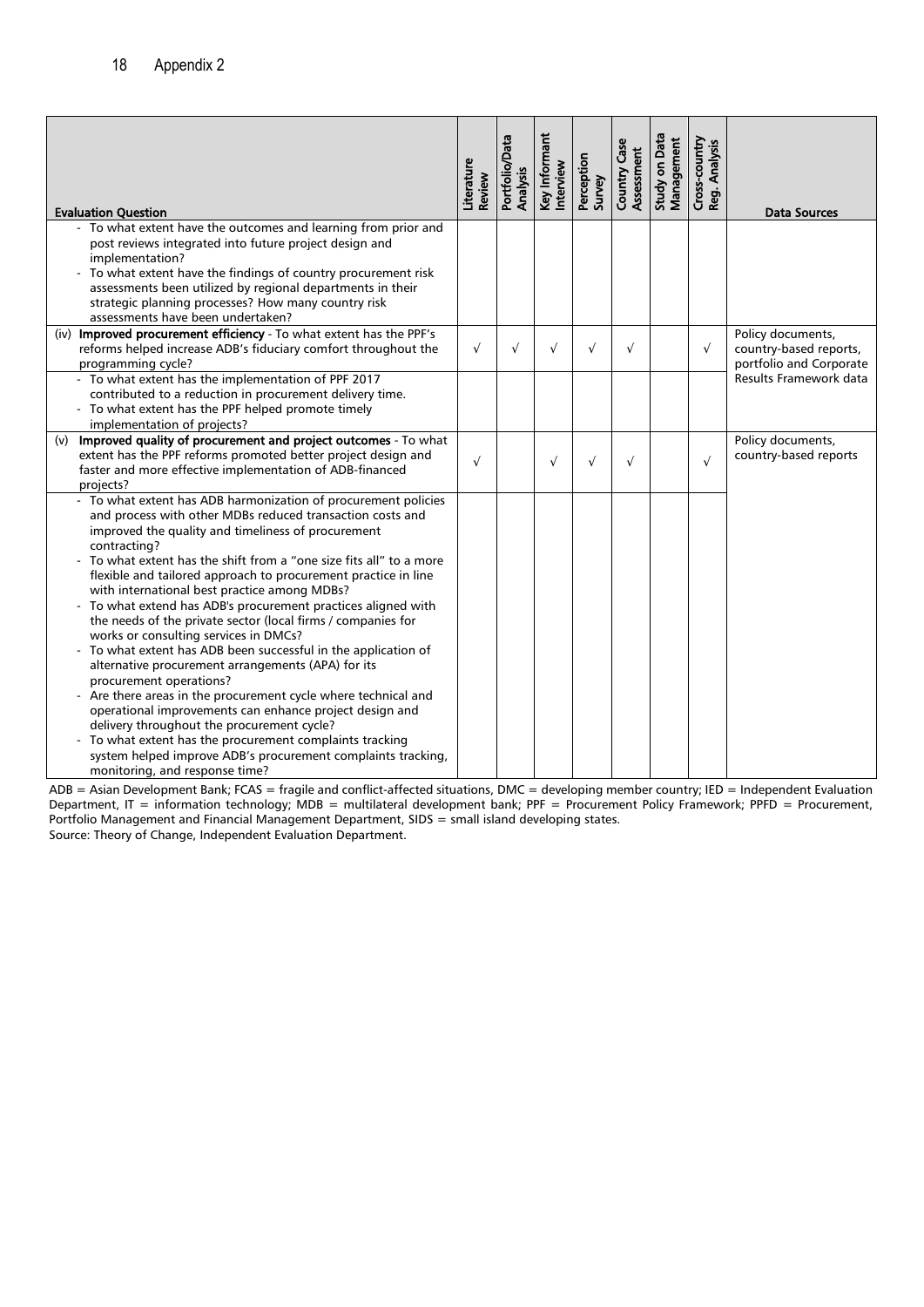Sub-question 2: To what extent has ADB's efforts to build its own procurement capacity and supporting capacity building in DMC procurement systems helped improve the efficiency and effectiveness of its procurement operations?

| <b>Evaluation Question</b>                                                                                                                                                                                                                                                                                                                                                                                                                                                                                                                                                                                                                                                                                                                                                                                                                                                                                                                                                                                                                                                                                                                                                                                                                             | Literature Review | Portfolio/Data<br>Analysis | Key Informant<br>Interview | Perception Survey | Country Case<br>Assessment | Study on Data<br>Management | Cross-country Reg.<br>Analysis | <b>Data Sources</b>                                                                 |
|--------------------------------------------------------------------------------------------------------------------------------------------------------------------------------------------------------------------------------------------------------------------------------------------------------------------------------------------------------------------------------------------------------------------------------------------------------------------------------------------------------------------------------------------------------------------------------------------------------------------------------------------------------------------------------------------------------------------------------------------------------------------------------------------------------------------------------------------------------------------------------------------------------------------------------------------------------------------------------------------------------------------------------------------------------------------------------------------------------------------------------------------------------------------------------------------------------------------------------------------------------|-------------------|----------------------------|----------------------------|-------------------|----------------------------|-----------------------------|--------------------------------|-------------------------------------------------------------------------------------|
| Improved procurement capacity within ADB - To what extent<br>(i)<br>has the PPF reforms supported procurement capacity-building<br>within ADB to improve the efficiency and effectiveness of its<br>projects and programs?                                                                                                                                                                                                                                                                                                                                                                                                                                                                                                                                                                                                                                                                                                                                                                                                                                                                                                                                                                                                                             | $\sqrt{ }$        |                            | $\sqrt{ }$                 | $\sqrt{}$         |                            | $\sqrt{ }$                  |                                | Policy documents,<br>PPFD reports, data<br>management study                         |
| - To what extent has ADB effectively rolled out and<br>communicated its PPF (2017) and related changes to its<br>stakeholders at ADB and in DMCs?<br>- Are ADB's guidelines and guidance notes accessible and<br>effective in communicating the changes necessary to improve<br>procurement efficiency and effectiveness?<br>- To what extend has ADB's key stakeholders taken up and<br>benefited from its procurement capacity building programs?<br>- Did ADB provide contextualized examples of procurement<br>practices to help in planning and implementation of<br>procurement operations?<br>- To what extent has ADB's procurement planning and<br>implementation processes aligned with the needs and of<br>institutional capacities of DMCs?<br>- To what extent has ADB's procurement planning and<br>implementation processes based on a realistic assessment of its<br>own institutional capacity?                                                                                                                                                                                                                                                                                                                                       |                   |                            |                            |                   |                            |                             |                                |                                                                                     |
| Improved procurement capacity in DMCs - To what extent has<br>(ii)<br>the PPF reforms supported the capacity-building of DMC<br>procurement systems to improve the efficiency and effectiveness<br>of its procurement operations?                                                                                                                                                                                                                                                                                                                                                                                                                                                                                                                                                                                                                                                                                                                                                                                                                                                                                                                                                                                                                      | $\sqrt{ }$        |                            | $\sqrt{ }$                 | $\sqrt{}$         | $\sqrt{ }$                 |                             | $\sqrt{ }$                     | Country-based<br>reports, PPFD<br>reports, cross-<br>country regression<br>analysis |
| - To what extent did ADB's support improve the level of<br>awareness and knowledge on procurement in DMCs?<br>- To what extent did ADB's capacity building support strengthen<br>the procurement capacity of local institutions and industries in<br>DMCs?<br>- To what extent did ADB's capacity development support to<br>procurement operations motivate a higher level of ownership<br>and buy-in from DMCs to the PPF?<br>- To what extent did ADB's capacity building support help<br>establish or strengthen private sector support for procurement<br>operations in DMCs?<br>- Did innovations introduced by ADBs PPF lead to better<br>procurement practices in DMCs?<br>- To what extent were procurement reforms introduced by ADB<br>sustained in DMCs, even without additional external support<br>from donor partners?<br>- To what extent did ADB's support motivate the enactment of<br>procurement-related technical, legal, regulatory, and other<br>policy measures?<br>- To what extent did ADB's support motivate the<br>institutionalization of modern procurement practices (e-<br>procurement, etc.) in DMCs?<br>- How have non-investment modalities such as PBLs and RBLs<br>helped strengthen national procurement systems? |                   |                            |                            |                   |                            |                             |                                |                                                                                     |

 $\overline{ADB}$  = Asian Development Bank; CMS = consultant management system; DMC = developing member country; PBL = policy-based lending; PPF = Procurement Policy Framework; PPFD = Procurement, Portfolio Management and Financial Management Department; RBL = results-based lending. Source: Theory of Change, Independent Evaluation Department.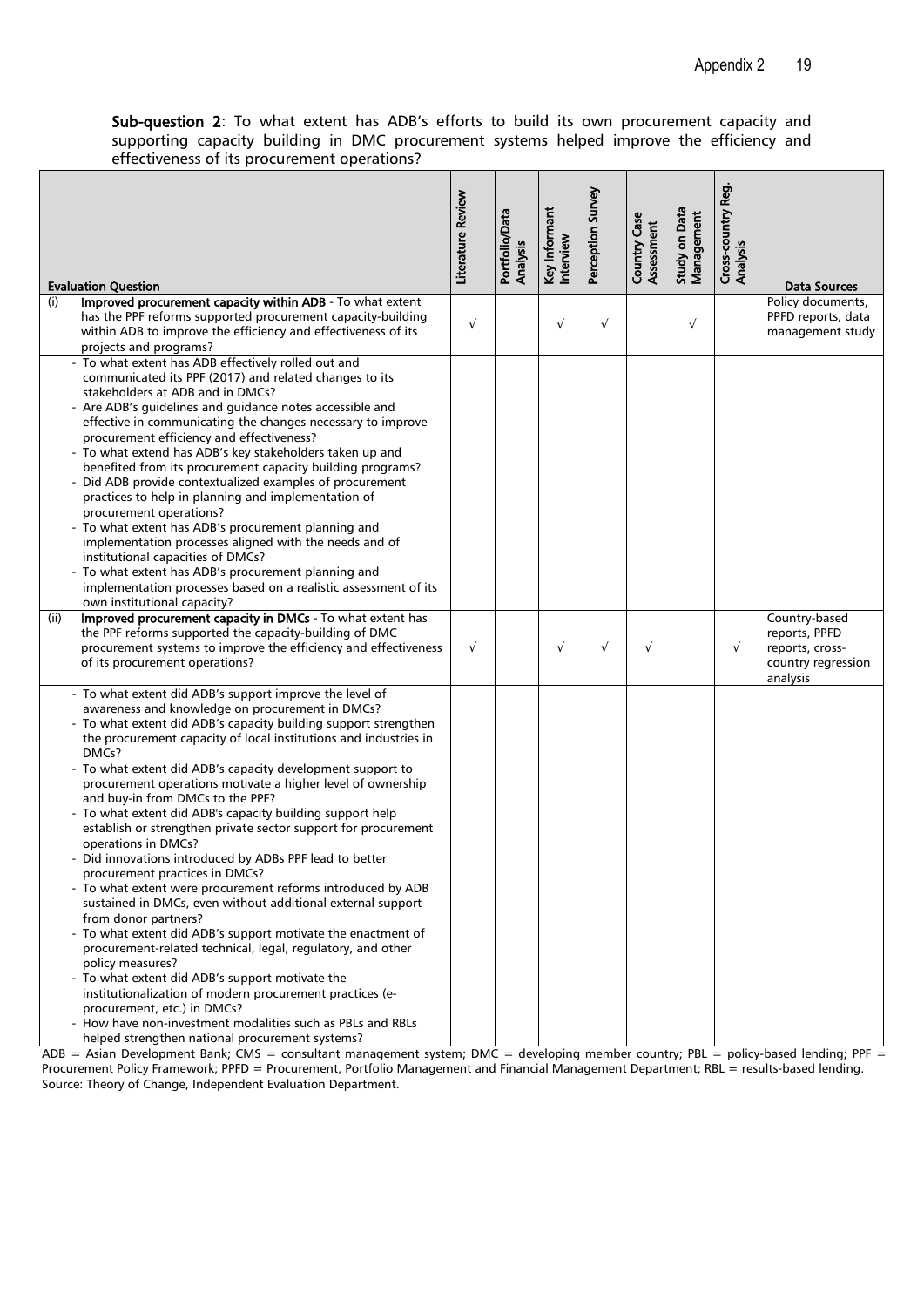## COUNTRY CASE ASSESSMENTS – SELECTION METHODOLOGY

1. Country classification by procurement volume. Between 2017 to mid-2021, five countries registered total procurement volume of \$3 billion or more (large). Eleven countries have \$500 million and up but less than \$3 billion (medium); 12 countries have \$100 million and up but less than \$500 million (small), and 13 countries have less than \$100 million (very small, mostly Pacific Island nations, Table  $A3.1$  $A3.1$ ).<sup>1</sup>

| <b>Procurement Volume</b>       | Countries                                                                          |
|---------------------------------|------------------------------------------------------------------------------------|
| Large $($2$ billion and up)     | Bangladesh, India, Pakistan, the People's Republic of China, the Philippines       |
| Medium (\$500 million and up    | Afghanistan, <sup>*</sup> Cambodia, Georgia, Indonesia, Mongolia, Nepal, Papua New |
| but less than \$2 billion)      | Guinea, Sri Lanka, Tajikistan, Uzbekistan, Viet Nam                                |
| Small (\$100 million and up but | Armenia, Azerbaijan, Bhutan, Fiji, Lao People's Democratic Republic,               |
| less than \$500 million)        | Myanmar,* Timor-Leste, Kazakhstan, Kyrgyz Republic, Maldives, Tajikistan,          |
|                                 | Turkmenistan                                                                       |
| Very small (less than \$100     | Cook Islands, Federated States of Micronesia, Kiribati, Nauru, Niue, Palau,        |
| million)*                       | Republic of the Marshall Islands, Samoa, Solomon Islands, Thailand, Tonga,         |
|                                 | Tuvalu, Vanuatu                                                                    |

| Table A3.1. Classification of Countries by Procurement Volume, 2017-2021 |  |
|--------------------------------------------------------------------------|--|
|--------------------------------------------------------------------------|--|

 $\overline{\text{`}}$  not under consideration.

Source: Independent Evaluation Department.

2. Number of projects approved using the 2017 procurement framework. There were 119 projects already using the 2017 Procurement Policy Framework (PPF) during approval. Table A3.2. shows the distribution across country and year. The evaluation will emphasize the number of projects approved from 2018–2020 since more recent projects may not have too many transactions or activities being implemented.

| Table A3.2. Number of Projects Approved Using the 2017 Procurement Policy Framework |  |  |  |
|-------------------------------------------------------------------------------------|--|--|--|
|-------------------------------------------------------------------------------------|--|--|--|

| <b>Region/countries</b>               | 2018           | 2019           | 2020 | 2021           | 2022 | <b>Total</b>            |
|---------------------------------------|----------------|----------------|------|----------------|------|-------------------------|
| <b>CWRD</b>                           | $\overline{2}$ | 8              | 12   | 11             | 1    | 34                      |
| Uzbekistan                            |                | 3              | 2    | 5              |      | 10                      |
| Afghanistan*                          |                | $\overline{2}$ | 5    | $\overline{2}$ |      | 9                       |
| Pakistan                              | 1              | 1              | 4    | 1              | 1    | 8                       |
| Kazakhstan                            |                | 1              |      | 1              |      | $\overline{2}$          |
| Tajikistan                            |                |                |      | $\overline{2}$ |      | 2                       |
| Georgia                               |                |                | 1    |                |      | 1                       |
| Kyrgyz Republic                       |                | 1              |      |                |      | 1                       |
| Turkmenistan                          | 1              |                |      |                |      | 1                       |
| <b>EARD</b>                           |                | 1              | 3    | 3              |      | 7                       |
| Mongolia                              |                |                | 3    | 1              |      | 4                       |
| People's Republic of China            |                | 1              |      | 2              |      | $\overline{\mathbf{3}}$ |
| <b>PARD</b>                           | 1              | $\overline{2}$ | 7    | 3              | 3    | 16                      |
| Tonga                                 |                | 2              | 1    | 1              |      | $\overline{4}$          |
| Papua New Guinea                      |                |                |      | 1              | 1    | 2                       |
| Solomon Islands                       | 1              |                | 1    |                |      | $\overline{2}$          |
| Tuvalu                                |                |                | 1    |                | 1    | 2                       |
| Vanuatu                               |                |                | 1    |                | 1    | 2                       |
| <b>Federated States of Micronesia</b> |                |                | 1    |                |      | 1                       |
| Kiribati                              |                |                | 1    |                |      | 1                       |
| Nauru                                 |                |                |      | 1              |      |                         |
| Samoa                                 |                |                | 1    |                |      | 1                       |
| <b>SARD</b>                           | 4              | 6              | 5    | 22             | 9    | 46                      |
| India                                 | 2              | 2              | 5    | 11             | 5    | 25                      |
| Nepal                                 | 1              | 2              |      | 3              | 2    | 8                       |
| Bangladesh                            |                | 2              |      | 4              |      | 6                       |
| Sri Lanka                             | 1              |                |      | 2              | 1    | 4                       |
| <b>Bhutan</b>                         |                |                |      | 1              | 1    | $\overline{2}$          |
| <b>Maldives</b>                       |                |                |      | 1              |      | 1                       |

<span id="page-19-0"></span><sup>1</sup> The threshold and the classification to large, medium, small, and very small were made only for the purpose of this evaluation.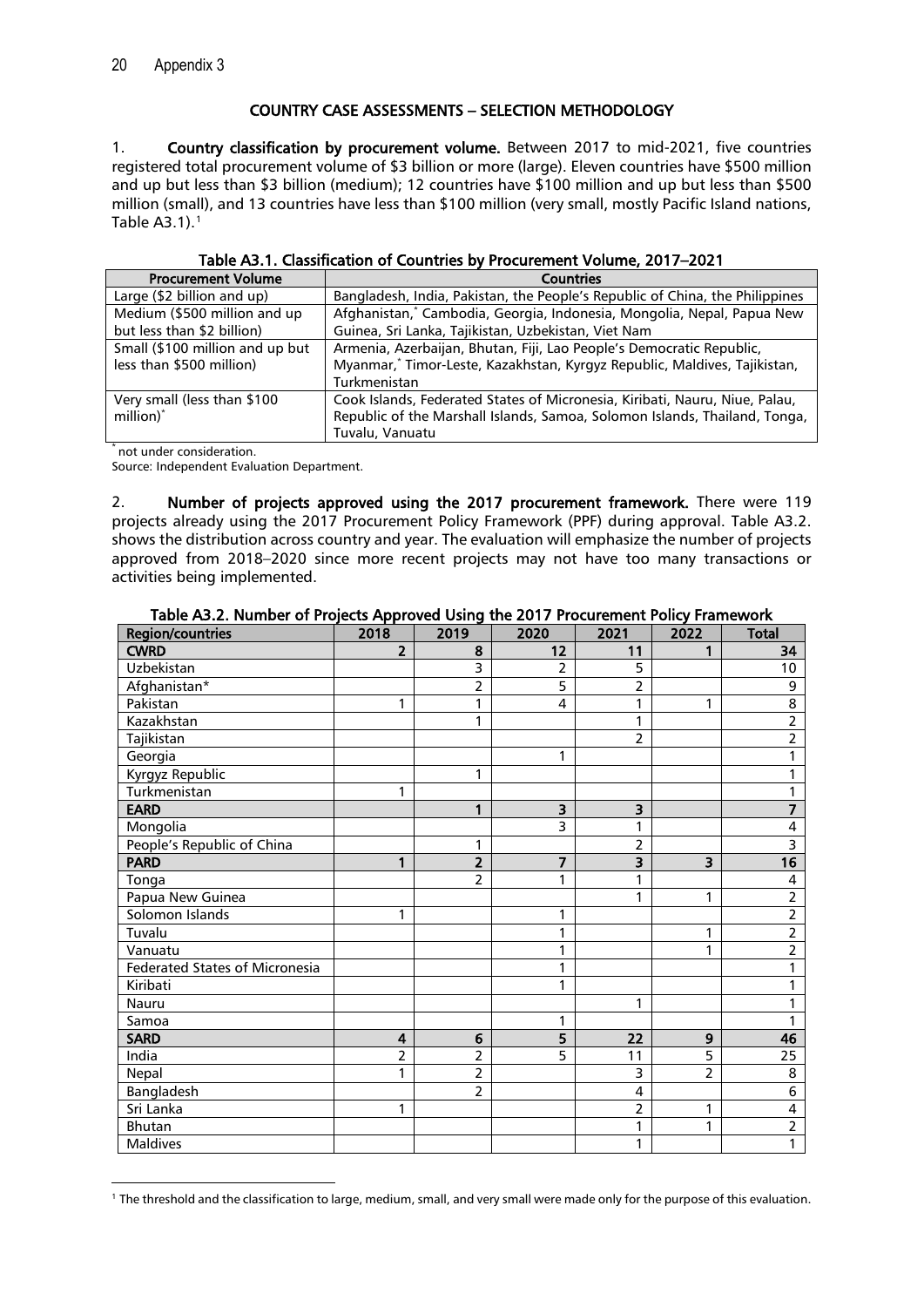| <b>Region/countries</b> | 2018 | 2019 | 2020 | 2021 | 2022 | <b>Total</b> |
|-------------------------|------|------|------|------|------|--------------|
| <b>SERD</b>             |      |      | o    |      |      | 16           |
| Philippines             |      |      |      |      |      |              |
| Myanmar*                |      |      |      |      |      |              |
| Cambodia                |      |      |      |      |      |              |
| Indonesia               |      |      |      |      |      |              |
| Lao PDR                 |      |      |      |      |      |              |
| <b>Total</b>            |      | 19   | 33   | 46   | 14   | 119          |

EARD = East Asia Department, CWRD = Central and West Asia Department, SARD = South Asia Department, SERD = Southeast Asia Department. PARD = Pacific Department, PDR = People's Democratic Republic.<br>\* not under consideration.

Source: Procurement, Portfolio Management and Financial Management Department.

3. Country selection criteria. The evaluation will select countries for the case assessment based on these considerations: (i) regional distribution, (ii) total procurement volume, and (iii) number of active projects approved using the 2017 PPF. In addition, the evaluation will try to keep a good representation of countries with different capacity and procurement risk. Country procurement risk and capacity will be proxied by the share of projects at risk in 2021 and, whenever possible, the score of the latest Asian Development Bank (ADB) Country Procurement Risk Assessment (CPRA). In selecting countries, the evaluation will also consider countries those with policy-based lending (PBL) and those with active results-based lending (RBL) operations to determine to what extent these operations contributed to strengthening DMC procurement capacity.

4. Project selection. Within each country, the evaluation team will select the projects to be included in the assessment. Project selection will be based on whether these have implemented the 2017 PPF and whether implementation started and contracts awarded but may not yet be disbursed.

5. Based on the above considerations, five countries will be included in the evaluation (a summary of the criteria checklist is presented in Table A3.3):

- India (South Asia Department). India is the largest ADB developing member country (DMC) in terms of procurement value. Over 2017–2021 it accounts for 23% of total ADB procurement investment. India has 25 projects approved using the 2017 PPF; 9 of which were approved in 2020 or prior. Given its large size and decentralized government, India's procurement system is more complex compared to other DMCs. At the same time, only 4% of projects in India are "at risk". India is also one of the countries where ADB has just conducted e-procurement assessments, which is one of the special topics of the evaluation.
- Philippines (Southeast Asia Department). The Philippines is the largest DMC in procurement value in Southeast Asia from 2017 to 2021 (\$3.8 million). Eight projects were approved using the 2017 PPF, with three approved in 2020 or prior. ADB is conducting the latest Methodology for Assessing Procurement Systems (MAPS) for the Philippines, which is timely for this evaluation. Of all active projects, 27.4% are at risk, indicating a substantial degree of project risk.
- Uzbekistan (Central and West Asia Department). Uzbekistan represents a "medium-sized" country, which is also one of the former Soviet Union republics. Uzbekistan has 10 projects approved using the 2017 PPF; 5 of which were approved in 2020 or prior. In the 2018 CPRA, Uzbekistan received an average score of 1.79 suggesting a moderate to weak procurement capacity and high risk. It has 17.5% project currently at risk, indicating a substantial degree of project risk.
- Papua New Guinea (PNG, Pacific Department). PNG has the largest portfolio and procurement volume in the Pacific region. It is both classified as fragile and conflict-affected situations and small island developing states. PNG has a large share of PBL projects (54%), including support to strengthen its country procurement system. Almost 90% of its procurement volume is taken up by transport and energy projects but PNG also has a substantial share of health sector procurement (9%). In the 2017 CPRA, PNG received an average score of 1.2 suggesting weak procurement capacity. It has 32% projects currently at risk, indicating a substantial degree of project risk.
- Mongolia (East Asia Department). Mongolia is on the lower end of a medium-sized country. It has four projects approved using the 2017 PPF; three approved in 2020 or prior. In the 2017 CPRA, Mongolia received an average score of 2.4 suggesting good procurement capacity; although the mandatory exclusion of foreign bidders for contracts below certain threshold,